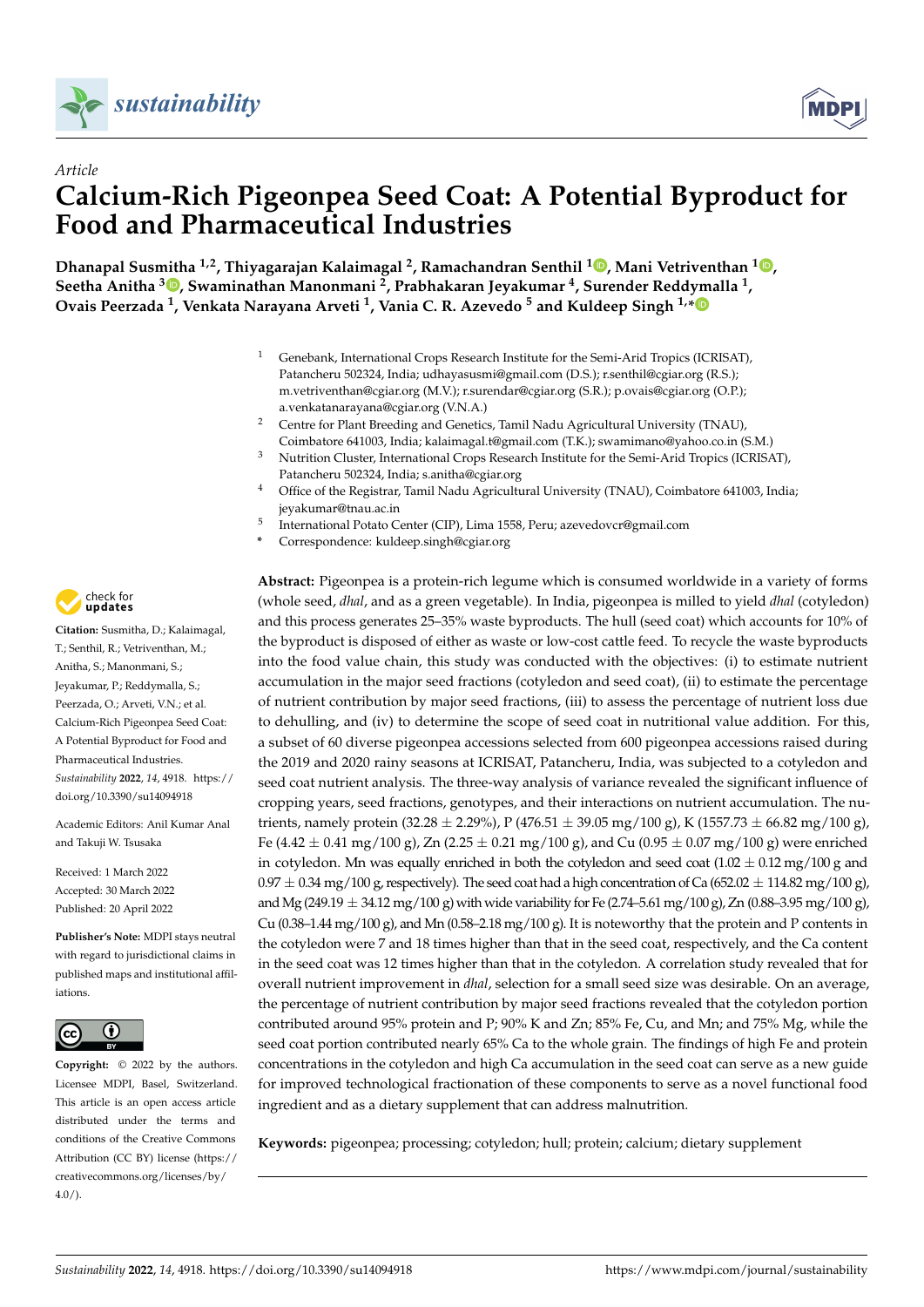# **1. Introduction**

Pigeonpea is a pulse crop grown mostly in the semi-arid tropics, which serves as an affordable main or alternate protein source for the major populations in Asia and Africa. India is the major consumer, and accounted for 82% and 77% of global pigeonpea cultivation and production for the year 2020 [\[1\]](#page-14-0). In addition to protein, pigeonpea has an appreciable amount of Ca, Mn, crude fiber, fat, and trace elements [\[2\]](#page-14-1). Pigeonpea is consumed in a variety of forms such as *dhal* (dehulled grain), whole grain, and green vegetable. In combination with cereal as a fermented food, it is consumed as *tempeh*, *dhokla*, *dhal patties*, *adai,* and *kadaba* [\[3\]](#page-14-2).

Consumption of pigeonpea is reported either with the seed coat (whole grain) or without the seed coat (*dhal*). In Africa, pigeonpea is mostly consumed with the seed coat due to a lack of local processing facilities in rural areas [\[4\]](#page-14-3). Hence, understanding the nutritional composition of various seed parts is important. The anatomical parts of pulse seeds vary in chemical composition and the whole seed remains inhomogeneous as that in cereals. Singh et al. (1968) [\[5\]](#page-14-4) studied the nutritional composition in different seed components of seven major cultivated pulses of India including pigeonpea and reported the enrichment of ash, protein, ether extract, nitrogen-free extract, and phosphorus in the cotyledon and high density of Ca and Fe in the seed coat. Adding to this, Moraghan et al. (2006) [\[6\]](#page-14-5) reported the differential accumulation of Ca and Mg in soybean and common bean seed coats. Another study conducted on common bean reported a high concentration of Ca, Fe, Zn, and Cu in the seed coat with narrow variation for potassium between the seed coat and embryo [\[7\]](#page-14-6). Blair et al. (2013) [\[8\]](#page-14-7) reported that most of the micronutrients (B, Cu, Fe, K, Mn, P, and S) were concentrated in the cotyledon, and very few nutrients such as Ca and Mg were predominant in the seed coat, with Zn being equally enriched in both the fractions in common bean.

Pulses, in general, are processed to reduce the anti-nutritional factors, improve consumer acceptability, and increase nutrient bioavailability [\[9\]](#page-14-8). Milling of pigeonpea yields 65–75% *dhal* and 25–35% byproducts [\[10\]](#page-14-9). The major byproducts of pigeonpea processing are pigeonpea brokens (3–8%), powder (15%), and hull (10%) [\[11\]](#page-14-10). However, some work has been conducted to add value to these byproducts. Silky et al. (2014) [\[12\]](#page-14-11) used broken flour to prepare high protein-rich biscuits. The proteinaceous powder fraction produced by denuding the outer layer of cotyledon has been found to be a novel nutraceutical protein [\[13\]](#page-14-12). Pulse seed coat remains to be an under-utilized human food despite high fiber, substantial nutrient content, and phytochemicals [\[9\]](#page-14-8). However, very few pulses, namely pea and lupin, find their seed coat flour application as a commercial dietary fiber ingredient. Dalgetty and Baik (2006) [\[14\]](#page-14-13) fortified wheat bread with high fiber from peas, chickpea, and lentil seed coat flour (up to 7%). The chickpea hull flour (5%) was found to improve the quality of low-fat chicken nuggets [\[15\]](#page-14-14). Replacement of wheat flour, up to 21%, with broad bean seed coat flour has been shown to create no impact on the texture and volume of the bread [\[16\]](#page-14-15). Despite high fiber content, the mineral content in the seed coat was appreciable. The use of lentil, pea, and faba bean seed coats in noodle production amplified the crude ash, dietary fiber, Ca, and Mg content [\[17\]](#page-14-16).

The production of waste byproducts from the processing industry is inevitable and identified as a potential source of proteins, lipids, starch, micronutrients, bioactive compounds, and dietary fibers [\[18\]](#page-14-17). In fact, these compounds were better enriched in the byproducts than in the final processed product [\[19\]](#page-14-18). However, effective and efficient use of agro-industrial waste in generating functional foods and dietary supplements (secondary agriculture) can address malnutrition, promote health standards, reduce the impact of waste on the environment, and generate economic gains [\[18\]](#page-14-17). The high demand for nutraceuticals from consumers and food producers has also created a huge market [\[20\]](#page-14-19). Byproducts' recycling in cereals, vegetables, and fruits has been performed extensively, whereas pulses remain underutilized. Exploring the bioactive compounds in pulse milling byproducts could find its application in the field of nutraceuticals.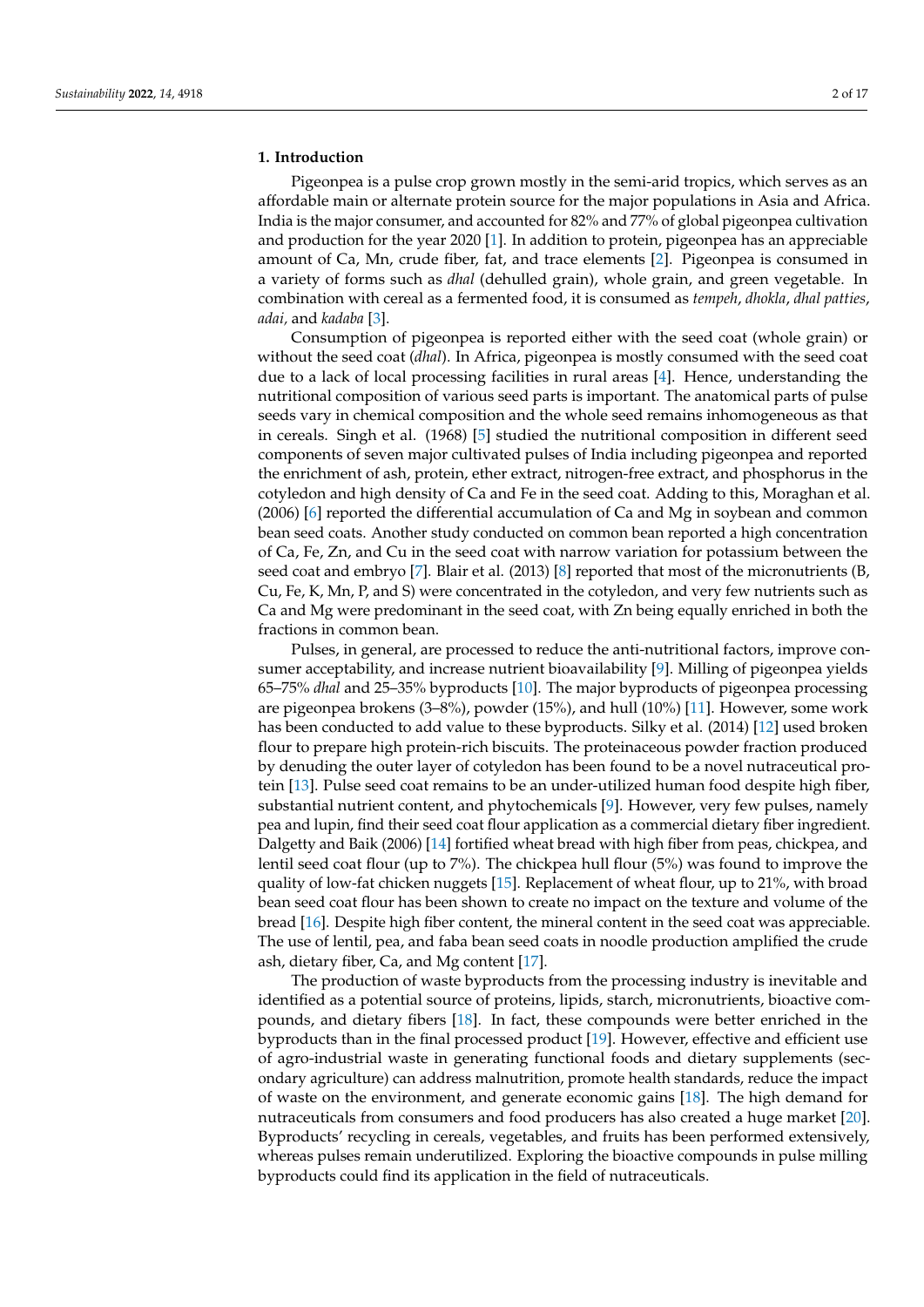Pigeonpea is the second most cultivated legume crop in India, which generates approximately 0.39 million tons of hull (calculated as 10% of grain) by processing 3.89 million tons of grain (production for the year, 2020) [\[1\]](#page-14-0). Processing in pigeonpea is inevitable and necessitates proper waste byproduct management. The pigeonpea whole grain  $(154.12 \pm 24.23 \text{ mg Ca}/100 \text{ g})$ , unpublished data) [\[21\]](#page-14-20) contain approximately 40% of the calcium content found in popularly known staple coarse grain for calcium such as finger millet (364  $\pm$  58 mg/100 g) [\[22\]](#page-14-21). Further, few pulses have been reported to have higher Ca accumulation in the seed coat than in the whole grain and/or cotyledon [\[5](#page-14-4)[,8\]](#page-14-7). In cereals, the bran portion has been found to be rich in Fe and Zn [\[23](#page-14-22)[,24\]](#page-14-23) and few legumes had similar enrichment in the seed coat. However, with the basic information available on whole grain calcium content, it will be interesting to study the variation available for calcium content and other nutrients in major seed fractions. Calcium is an important mineral for bone formation and strengthening especially in critical growth stages of children, therefore, it would be interesting for researchers, pharmaceutical, and food industries to see how this calcium and other nutrients that are usually lost during the dehulling process can be brought back to the food value chain. This further requires adequate evidence on calcium and other nutrient content of the hull extracted from various pigeonpea cultivars.

With this background, this study was conducted with the objectives: (i) to estimate the nutrient contents in major seed fractions (cotyledon including embryo, and seed coat), (ii) to estimate the percentage of the nutrient contribution by the cotyledon (*dhal*) and the seed coat (hull) to the whole grain, (iii) to assess the nutrient loss due to dehulling and (iv) to determine the scope of the seed coat in terms of nutritional value addition.

# **2. Materials and Methods**

This study was designed to estimate the nutrient contents in the cotyledon and seed coat fractions of 60 pigeonpea accessions (Table S1). The 60 diverse pigeonpea accessions were selected from 600 pigeonpea accessions evaluated during the 2019 rainy and 2020 rainy seasons. The genetic resources used were the germplasms conserved at the Rajendra Singh Paroda Genebank, ICRISAT, Patancheru, India.

## *2.1. Field Layout and Soil Properties*

The 600 pigeonpea accessions along with two controls were planted in an augmented design during the rainy seasons of 2019 and 2020. The field trial for both the cropping years was conducted in Alfisols at ICRISAT, Patancheru, India (located at 17.51◦ N latitude, 78.27◦ E longitude, and 545 m above mean sea level). As per the USDA soil taxonomy, the soil belongs to the fine loamy mixed isohyperthermic family of Udic Rhodustalf. The top 30 cm of soil in the experimental field had 7.22 pH, 0.07 dS/m EC, 0.42% organic matter, 7.5 mg/kg P, 67 mg/kg K, 1116 mg/kg exchangeable Ca, 368 mg/kg of exchangeable Mg, 6.1 mg/kg Fe, 1.39 mg/kg Zn, 1.34 mg/kg Cu, and 18.53 mg/kg Mn in the 2019 rainy season and 6.97 pH, 0.08 dS/m EC, 0.45% organic matter, 18.67 mg/kg P, 79 mg/kg K, 1057 mg/kg exchangeable Ca, 340 mg/kg of exchangeable Mg, 8.93 mg/kg Fe, 4.24 mg/kg Zn, 1.25 mg/kg Cu, and 17.54 mg/kg Mn in the 2020 rainy season.

# *2.2. Agronomic Practices*

For each cropping season, the agronomic practices started with the basal application of DAP (diammonium phosphate) at a rate of 100 kg/hectare. The sowing was performed in the last week of July in both the cropping seasons. Each accession was sown in a 4 m row with an inter-row spacing of 75 cm. Seedlings were thinned 21 days after sowing to maintain optimum plant density with a plant-to-plant spacing of 25 cm. Optimum field conditions were maintained throughout the cropping season following an approved package of practices. After harvesting, the yield from every single plant of accession was bulked and 100-seed weight was taken from 100 random seeds from the bulk. Clean, dust-free seeds weighing 15 g, from the bulk of each accession, were forwarded for whole grain nutrient analysis.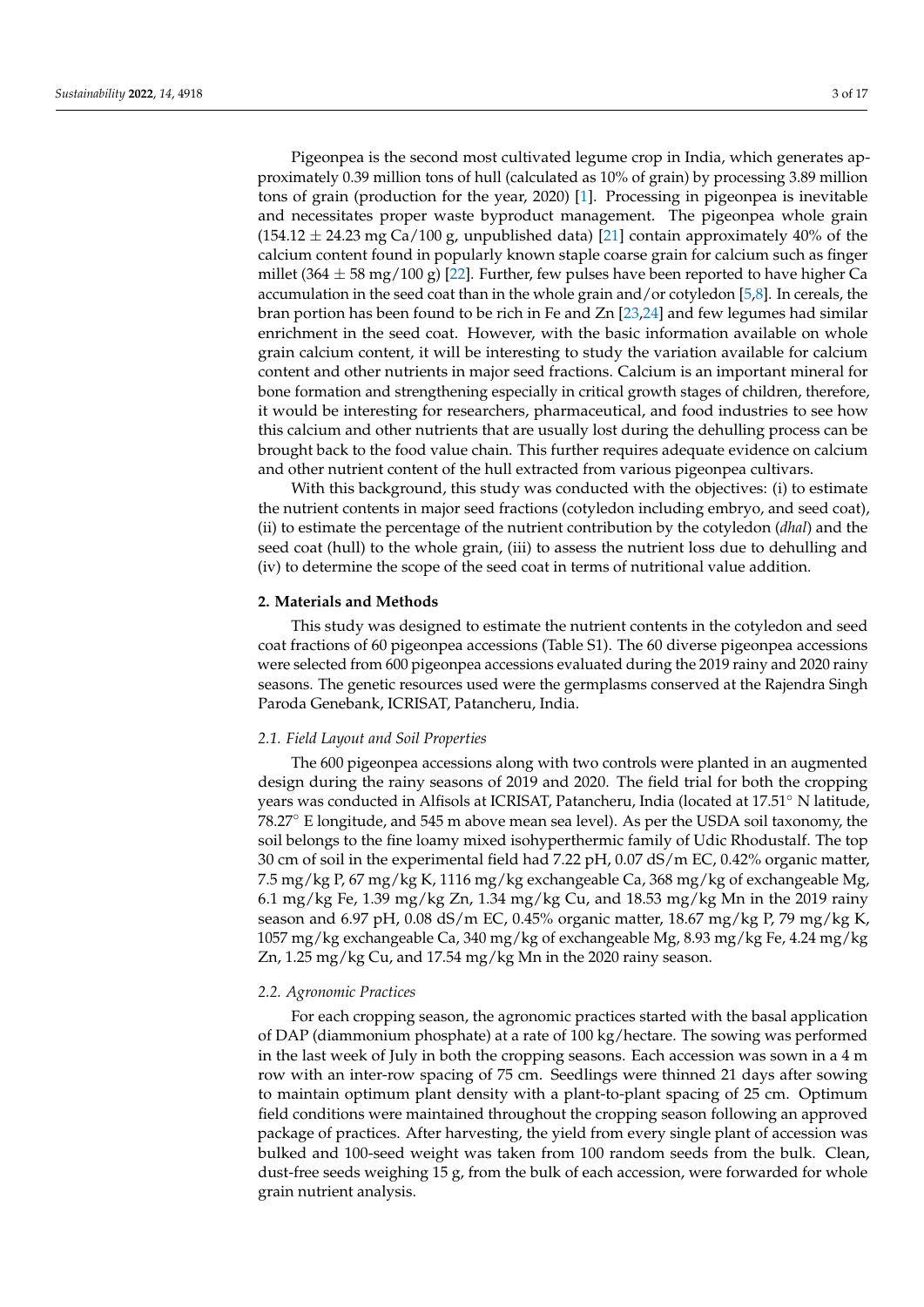## <span id="page-3-1"></span>*2.3. Whole Grain Nutrient Analysis of the Entire Set*

The whole grain samples of 600 pigeonpea accessions, each from the 2019 rainy and 2020 rainy seasons, were submitted to the Charles Renard Analytical Laboratory, ICRISAT to estimate Ca, protein, P, K, Mg, Fe, Zn, Cu, and Mn. For protein estimation, the sulfuric acid-selenium digestion method was followed, and the digests were analyzed in a continuous flow autoanalyzer to obtain the total N value, from which protein  $\%$ ) was calculated by multiplying the total N with a 6.25 conversion factor [\[25\]](#page-14-24). Estimations of Ca, P, K, Cu, Mg, Mn, Fe, and Zn were achieved by digesting the samples using the nitric acid-hydrogen peroxide digestion method and analyzing the digests in a Microwave Plasma Atomic Emission Spectrometry (MP-AES) [\[26\]](#page-14-25).

#### *2.4. Selection Criteria for the Formation of Subset*

The 100-seed weight and whole grain Ca content of 600 pigeonpea accessions evaluated during the 2019 rainy and 2020 rainy seasons were used as selection criteria for the formation of the subset. The sample size of 60 accessions for the present study was fixed to represent 10% of the original set (600 accessions). The selection criteria involve two steps. First step: Categorizing the accessions based on the 100-seed weight in both the cropping years (2019 rainy and 2020 rainy) and selecting the accessions with consistent 100-seed weight in both the cropping years. The 100-seed weight was assigned as a primary factor for shortlisting the accessions owing to its high heritability [\[27,](#page-14-26)[28\]](#page-14-27). Second step: The selected accessions were further screened for consistent Ca content in both cropping years and covering the entire Ca range. The number of accessions from each 100-seed weight category was fixed proportionately based on the contribution of the original set of accessions to each 100-seed weight category as presented in Table [1.](#page-3-0) The subset did not represent accessions with  $\leq$ 5.00 g 100-seed weight category, as the accessions were wild species with insufficient seed quantity.

<span id="page-3-0"></span>**Table 1.** Number of accessions and Ca range of the original set and subset of pigeonpea accessions in each 100-seed weight category.

| <b>S. No.</b>  |                     | <b>Number of Accessions</b> |        | Range of Calcium (mg/kg) |                          |  |  |
|----------------|---------------------|-----------------------------|--------|--------------------------|--------------------------|--|--|
|                | 100-Seed Weight (g) | <b>Original Set</b>         | Subset | Original Set             | Subset                   |  |  |
|                | < 5.00              |                             | ۰      | 1968.03-2045.30          | $\overline{\phantom{0}}$ |  |  |
| ∍              | $5.01 - 10.00$      | 349                         | 31     | 1020.04-2304.69          | 1023.26-2304.69          |  |  |
| 3              | $10.01 - 15.00$     | 204                         | 18     | 913.53-2043.89           | 963.33-2043.89           |  |  |
| $\overline{4}$ | 15.01-20.00         | 41                          | 9      | 840.16-2304.05           | 840.16-1848.74           |  |  |
| 5              | >20.01              | 4                           | ∍      | 1171.77-1714.11          | 1303.55-1714.11          |  |  |
| Total          |                     | 600                         | 60     | 840.16-2304.05           | 840.16-2304.70           |  |  |

## *2.5. Cotyledon and Seed Coat Nutrient Analysis in the Subset*

The whole grain samples (two sets, 2019 rainy and 2020 rainy season) of 60 diverse pigeonpea accessions (subset) were derived from the bulk yield of 600 pigeonpea accessions evaluated during the 2019 rainy and 2020 rainy seasons, respectively. An accession was represented by two samples, one from the 2019 rainy and another from the 2020 rainy crop. Within the cropping year, the samples from each accession were not replicated. The whole grain samples, each weighing 15 g, were oven-dried at 120 °C for six minutes [\[29\]](#page-15-0) to facilitate the loosening of the seed coat for dehulling. The oven-dried samples were dehulled using a stone pestle and mortar and sieved to separate the cotyledon (whole and splits) and seed coat (hull). In total, 120 cotyledon and 120 seed coat samples of 60 diverse pigeonpea accessions from the two cropping years were submitted to the Charles Renard Analytical Laboratory, ICRISAT to estimate Ca, protein, P, K, Mg, Fe, Zn, Cu, and Mn. The nutrients estimation were done following the same methodology mentioned in Section [2.3.](#page-3-1)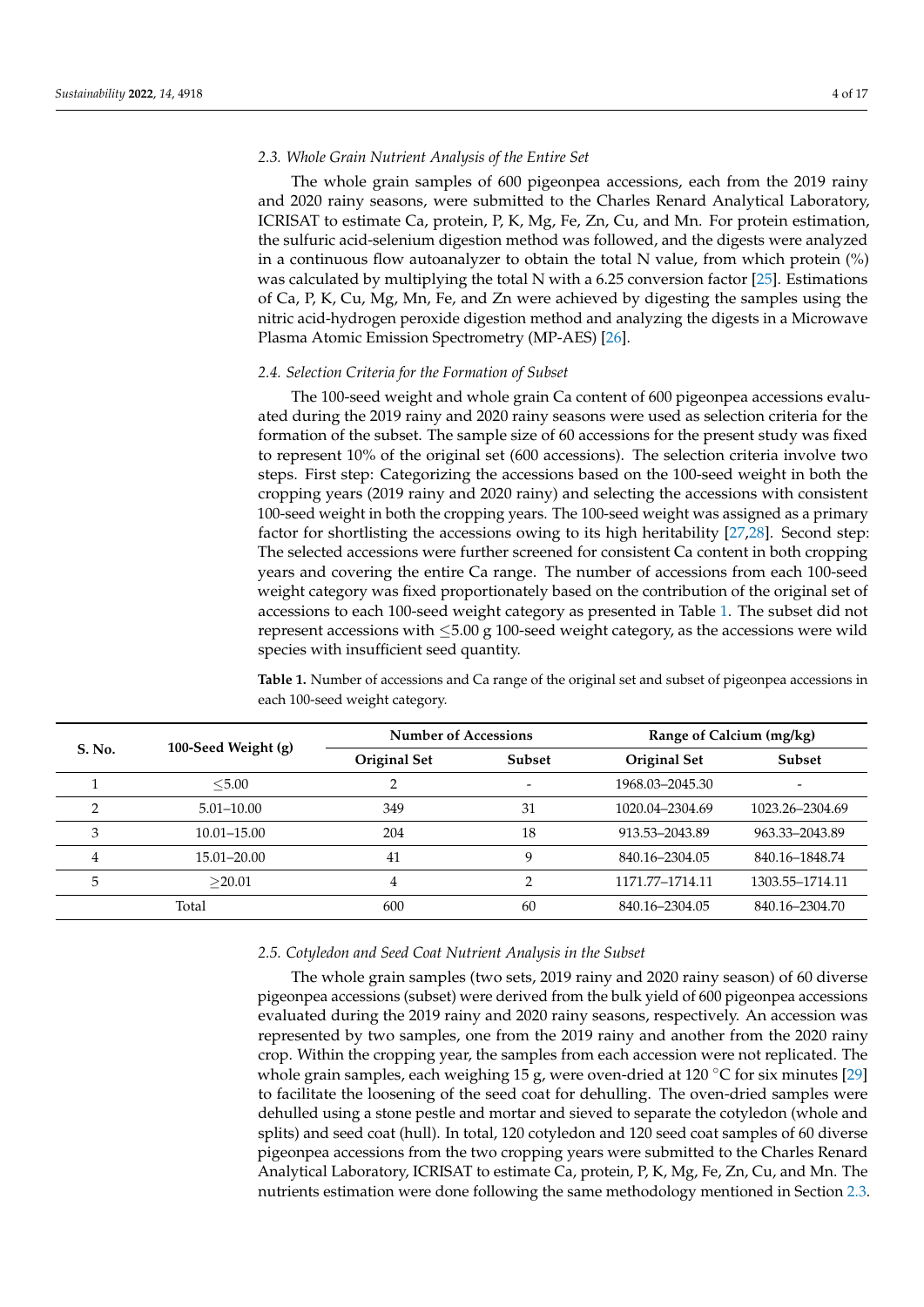# *2.6. Calculation of Whole Grain Nutrient Content and Percentage of Seed Fractions Nutrients in Whole Grain*

Whole grain nutrient content of the subset was calculated by summing up the cotyledonary nutrient per 86 g and seed coat nutrient per 14 g. The values, i.e., 86 g (86%) and 14 g (14%), refer to the fraction of cotyledon (includes embryo) and seed coat dry matter contained in 100 g of dry seed [\[30\]](#page-15-1). This calculated whole grain nutrient was used for all downstream analysis.

The percentage of nutrient in cotyledon and seed coat can be estimated as follows:

Per cent of cotyledonary nutrient in grain = 
$$
\frac{Nutrient per 86 g of cotyledon}{Calculated grain nutrient per 100 g} \times 100
$$
  
 
$$
Nutrient per 14 g of seed coat
$$

*Per cent of seed coat nutrient in grain* = 
$$
\frac{Nutrient per 14 g of seed coat}{Calculated grain nutrient per 100 g} \times 100
$$

## *2.7. Statistical Analysis*

The analysis of nutrient contents in cotyledon and seed coat fractions of 60 pigeonpea accessions (subset) was performed according to a factorial design with three factors, namely cropping year (2019 rainy and 2020 rainy crop), seed fractions (cotyledon and seed coat), and genotypes (60 diverse pigeonpea accessions). The analysis of variance (ANOVA) without replication divided the sources of variation into main effects (cropping year, seed fraction, and genotype) and interaction effects (cropping year  $\times$  seed fraction, cropping year  $\times$  genotype, and seed fraction  $\times$  genotype). The three-way ANOVA was performed using R software R.4.0.2 [\[31\]](#page-15-2) with R base function "*aov()*". Factors with significant interaction were subjected to Tukey's test [\[32\]](#page-15-3) to test the significant mean difference at 5% probability using the R-CRAN package "*agricolae*" [\[33\]](#page-15-4) and visualized using the R base function "*boxplot()*" and the R-CRAN package "*multcompView*" [\[34\]](#page-15-5). Association of grain nutrients with 100-seed weight in cotyledon and seed coat fractions was performed using the R-CRAN package "*correlation*" [\[35\]](#page-15-6).

## **3. Results**

The grain nutrient content in the subset reflected the original set for Ca content alone (Table [2\)](#page-5-0). For the other nutrients, the range values were slightly narrowed down from the original set. Variations for protein content in the subset were from 22.69 to 30.63%. Fe and Zn, (the nutrients of global interest) exhibited a variation of 2.93–4.23 mg/100 g and 2.46–3.74 mg/100 g, respectively, in the subset. The three-way analysis of variance revealed that the grain nutrient content varied significantly ( $p \leq 0.01$ ) with cropping years (except for Ca), seed fractions, and the genotypes (Table [3\)](#page-5-1). The interaction factors, namely cropping year  $\times$  seed fraction and seed fraction  $\times$  genotype, varied significantly ( $p \leq 0.05$ ) for all the nutrients studied, whereas the cropping year  $\times$  genotype interaction varied significantly ( $p \leq 0.05$ ) only for Zn, Cu, and Mn.

## *3.1. Distribution of Nutrients in Cotyledon and Seed Coat*

The mean comparison based on Tukey's test between cropping years (2019 rainy and 2020 rainy) for the nine-grain nutrients is presented in Table [4.](#page-5-2) The results revealed that the Ca accumulation in whole grain (calculated), cotyledon, and seed coat was not significantly influenced by the cropping years (2019 rainy and 2020 rainy). The whole grain (calculated) from the 2019 rainy season crop had significantly higher protein, K, Fe, Zn, and Cu ( $p \le 0.05$ ) than the 2020 rainy crop but the opposite existed for P and Mn accumulation. Magnesium in whole grain (calculated) remained unaffected in both the cropping years (2019 rainy and 2020 rainy). Concerning cotyledon, the 2019 rainy season crop had significantly higher protein, K, Fe, and Mn ( $p \le 0.05$ ) than the 2020 rainy season crop, except for Mg and Zn with no significant difference, and P and Cu which were significantly higher in the 2020 rainy season crop. For seed coat, protein, Zn, and K showed no significant differences between cropping years (2019 rainy and 2020 rainy), whereas P, Mg, Fe, and Mn ( $p \le 0.05$ ) were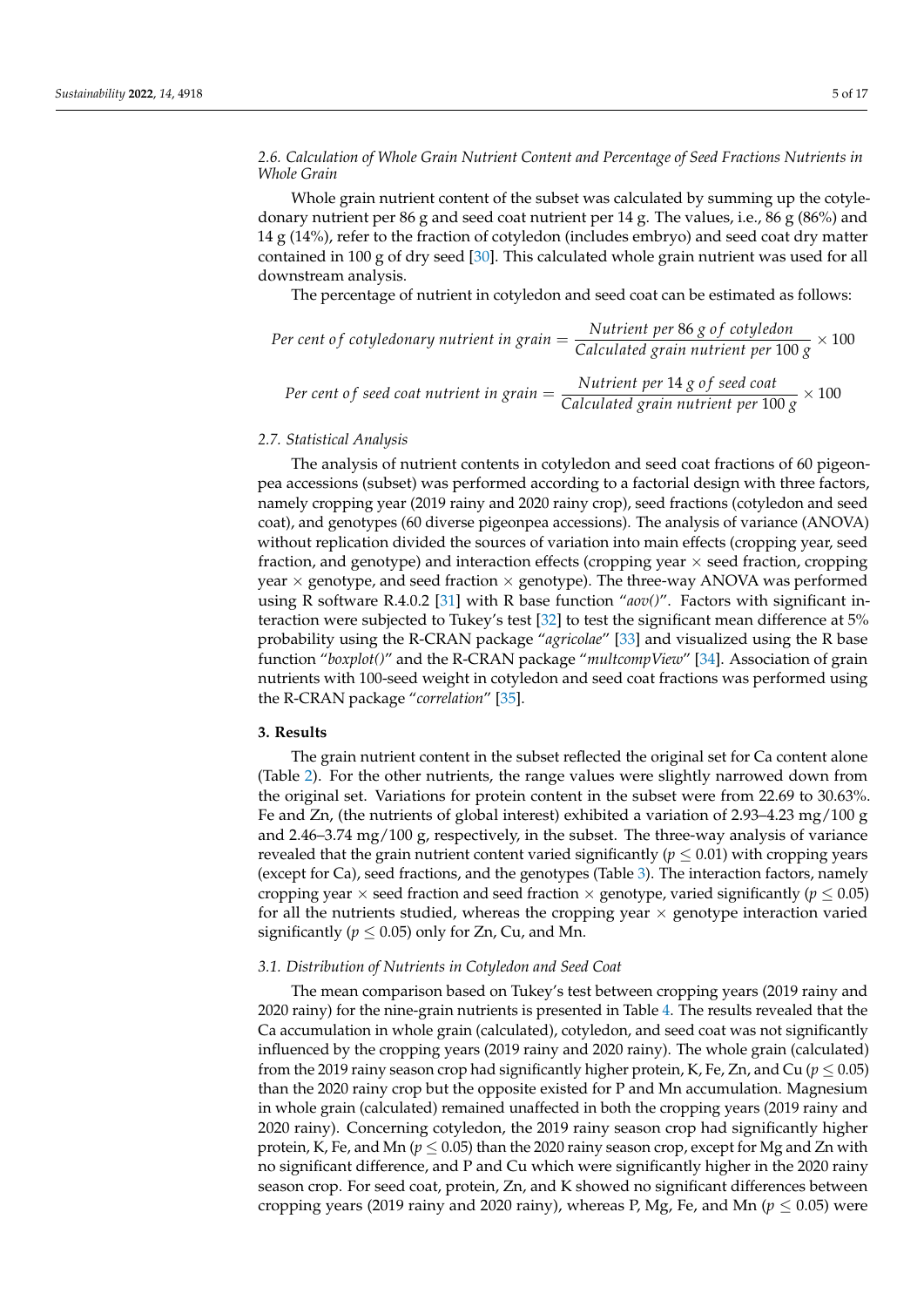significantly higher in the 2019 rainy season crop, and this was reversed for Cu. However, the trend of nutrient accumulation in cotyledon (high in protein, P, K, Fe, Zn, Cu and Mn compared to seed coat), and seed coat (high in Ca and Mg compared to cotyledon) of the 2019 rainy season crop was reflected in the 2020 rainy season crop as well.

| <b>Trait</b>        | Original Set<br>(600 Accessions) | <b>Subset</b><br>(60 Accessions) |  |  |
|---------------------|----------------------------------|----------------------------------|--|--|
| Protein $(\% )$     | 19.24–32.43                      | 22.69–30.63                      |  |  |
| P(mg/100 g)         | 268.10-637.64                    | 319.20-577.91                    |  |  |
| K (mg/100 g)        | 1237.62-1911.44                  | 1309.46-1691.09                  |  |  |
| Ca (mg/100 g)       | 84.02-230.47                     | 84.02-230.47                     |  |  |
| $Mg$ (mg/100 g)     | 120.42–200.06                    | 131.05-200.06                    |  |  |
| Fe $(mg/100 g)$     | 2.46–4.83                        | $2.93 - 4.23$                    |  |  |
| $Zn$ (mg/100 g)     | $2.18 - 3.80$                    | $2.46 - 3.74$                    |  |  |
| Cu (mg/100 g)       | $0.70 - 1.52$                    | $0.95 - 1.44$                    |  |  |
| Mn $(mg/100 g)$     | $0.78 - 1.60$                    | $0.78 - 1.33$                    |  |  |
| 100-seed weight (g) | 1.59–22.58                       | 6.35 - 20.74                     |  |  |

<span id="page-5-0"></span>**Table 2.** Range of nutrients in the original set and subset of pigeonpea accessions.

P, phosphorus; K, potassium; Ca, calcium; Mg, magnesium; Fe, iron; Zn, zinc; Cu, copper; Mn, manganese.

<span id="page-5-1"></span>**Table 3.** Analysis of variance of nutrients estimated in the cotyledon and seed coat fractions of the subset (60 diverse pigeonpea accessions) obtained from two cropping years.

| Source of    |    |            |               |              | Mean Sum of Squares (MSS) |           |           |             |            |            |
|--------------|----|------------|---------------|--------------|---------------------------|-----------|-----------|-------------|------------|------------|
| Variation    | df | Protein    | D             | К            | Ca                        | Mg        | Fe        | Zn          | Cu         | Mn         |
| А            |    | 78 **      | $6304**$      | 2,529,448**  | 2261                      | 9877 **   | $35.7**$  | $0.933**$   | $0.941**$  | $0.6448**$ |
| B            |    | $45.205**$ | 12.112.858 ** | 26,695,154** | 21,511,986**              | 747.261** | $15.37**$ | $30.062$ ** | $0.134$ ** | $2.3721**$ |
| C            | 59 | $6**$      | $1678**$      | 44.947**     | 15,535**                  | $994**$   | $0.76**$  | $0.373**$   | $0.121$ ** | $0.0677**$ |
| $A \times B$ |    | 48**       | 14,565**      | 1,172,575**  | 5783 *                    | 8180**    | $5.29**$  | $0.081*$    | $0.252**$  | $0.0889**$ |
| $A \times C$ | 59 | $\Omega$   | 435           | 9598         | 1510                      | 225       | 0.28      | $0.106**$   | $0.021*$   | $0.0245**$ |
| $B \times C$ | 59 | $6**$      | $1572**$      | 35.407**     | $11,173$ **               | $1741**$  | $0.33*$   | $0.219**$   | $0.133**$  | $0.0569**$ |
| Within       | 59 | $\sim$     | 413           | 8565         | 1193                      | 193       | 0.2       | 0.049       | 0.0124     | 0.0109     |

A, cropping year; B, seed fraction; C, genotype; df, degrees of freedom; P, phosphorus; K, potassium; Ca, calcium; Mg, magnesium; Fe, iron; Zn, zinc; Cu, copper; Mn, manganese. \* and \*\* significant at 0.05 and 0.01 probability levels, respectively.

<span id="page-5-2"></span>**Table 4.** Mean and range of the nutrients available per 100 g of whole grain (calculated), cotyledon, and seed coat of 60 diverse pigeonpea accessions from 2019 and 2020 rainy seasons.

|                  |                           |                          | <b>Whole Grain (Calculated)</b> |            |                           | Cotyledon                |           |            |                           | <b>Seed Coat</b>          |            |          |  |
|------------------|---------------------------|--------------------------|---------------------------------|------------|---------------------------|--------------------------|-----------|------------|---------------------------|---------------------------|------------|----------|--|
| <b>Nutrients</b> | Mean $\pm$ SD             |                          |                                 | Range      |                           | Mean $\pm$ SD            |           | Range      |                           | Mean $\pm$ SD             |            | Range    |  |
|                  | 2019                      | 2020                     | 2019                            | 2020       | 2019                      | 2020                     | 2019      | 2020       | 2019                      | 2020                      | 2019       | 2020     |  |
| Protein          | 29.41                     | 27.62                    | $24.49-$                        | $21.55 -$  | 33.38                     | 31.33                    | $27.47-$  | $24.40-$   | 5.03                      | 4.78                      | $3.58-$    | $3.48-$  |  |
| (%)              | $± 2.45$ <sup>a</sup>     | $\pm 2.25^{b}$           | 36.44                           | 32.65      | $\pm 2.87$ <sup>a</sup>   | $\pm 2.58^{b}$           | 41.52     | 37.03      | $\pm 0.87$ <sup>a</sup>   | $\pm$ 1.14 <sup>a</sup>   | 8.01       | 8.41     |  |
| D                | 402.87                    | 424.34                   | 325.08-                         | $343.46-$  | 463.59                    | 489.42                   | 374.29-   | 397.37-    | 29.86                     | 24.53                     | $17.66 -$  | $7.34-$  |  |
| (mg/100 g)       | $\pm$ 40.01 <sup>b</sup>  | $\pm$ 35.30 $^{\rm a}$   | 496.55                          | 502.3      | $\pm$ 46.71 $^{\rm b}$    | $\pm$ 40.49 <sup>a</sup> | 574.13    | 571.45     | $\pm$ 9.66 $^{\rm a}$     | $\pm$ 13.55 <sup>b</sup>  | 66.85      | 77.50    |  |
|                  | 1621.36                   | 1315.39                  | 1428.46-                        | 1083.78-   | 1734.32                   | 1389.20                  | 1532.87-  | 1172.90-   | 927.50                    | 861.97                    | $563.81-$  | 430.66-  |  |
| (mg/100 g)       | $\pm$ 103.78 <sup>a</sup> | $\pm$ 81.40 <sup>b</sup> | 1849.82                         | 1530.17    | $\pm$ 109.85 <sup>a</sup> | $\pm$ 87.43 <sup>b</sup> | 1977.21   | 1686.13    | $\pm$ 197.61 <sup>a</sup> | $\pm$ 199.39 a            | 1412.91    | 1430.59  |  |
| Ca               | 137.54                    | 136.61                   | $69.57-$                        | $81.66 -$  | 55.08                     | 51.41                    | $29.34 -$ | $30.64 -$  | 644.04                    | 660.00                    | $316.68 -$ | 390.74-  |  |
| (mg/100 g)       | $\pm 28.39$ <sup>a</sup>  | $\pm 24.58$ <sup>a</sup> | 208.43                          | 181.98     | $\pm$ 14.28 <sup>a</sup>  | $\pm$ 13.10 <sup>a</sup> | 105.25    | 85.74      | $\pm$ 127.40 $^{\rm a}$   | $\pm$ 113.15 <sup>a</sup> | 900.43     | 893.38   |  |
| Mg               | 155.43                    | 151.01                   | 133.29-                         | $122.21 -$ | 138.17                    | 137.02                   | 110.58-   | $102.18 -$ | 261.45                    | 236.94                    | $156.02 -$ | 169.73-  |  |
| (mg/100 g)       | $\pm$ 11.05 <sup>a</sup>  | $\pm$ 14.00 $^{\rm a}$   | 192.97                          | 186.49     | $\pm$ 13.66 <sup>a</sup>  | $\pm$ 17.00 $^{\rm a}$   | 169.92    | 182.32     | $\pm$ 38.46 <sup>a</sup>  | $\pm$ 34.62 <sup>b</sup>  | 349.93     | 307.2    |  |
| Fe               | 4.63                      | 4.07                     | $3.75-$                         | $3.12-$    | 4.66                      | 4.18                     | $3.69-$   | $3.23 -$   | 4.45                      | 3.38                      | $2.69-$    | $2.28 -$ |  |
| (mg/100 g)       | $\pm 0.47$ <sup>a</sup>   | $\pm 0.43^{b}$           | 5.76                            | 5.14       | $\pm$ 0.50 $^{\rm a}$     | $\pm 0.44^{b}$           | 5.86      | 5.25       | $\pm 0.80^{\text{ a}}$    | $\pm 0.70^{b}$            | 6.31       | 5.04     |  |
| Zn               | 2.20                      | 2.10                     | $1.55-$                         | $1.58 -$   | 2.29                      | 2.20                     | $1.64-$   | $1.65 -$   | 1.62                      | 1.46                      | $0.83 -$   | $0.59 -$ |  |
| (mg/100 g)       | $\pm 0.29$ <sup>a</sup>   | $\pm$ 0.21 <sup>b</sup>  | 3.27                            | 2.57       | $\pm$ 0.28 <sup>a</sup>   | $\pm 0.21$ <sup>a</sup>  | 3.17      | 2.61       | $\pm 0.61$ <sup>a</sup>   | $\pm 0.50^{\text{a}}$     | 4.53       | 3.36     |  |
| Cu               | 1.05                      | 0.97                     | $0.78 -$                        | $0.77-$    | 0.92                      | 0.98                     | $0.66-$   | $0.82 -$   | 0.68                      | 0.82                      | $0.34-$    | $0.41 -$ |  |
| (mg/100 g)       | $\pm 0.14$ <sup>a</sup>   | $\pm 0.11^{b}$           | 1.35                            | 1.34       | $\pm$ 0.15 <sup>b</sup>   | $\pm$ 0.12 <sup>a</sup>  | 1.14      | 1.23       | $\pm 0.24^{b}$            | $\pm$ 0.29 <sup>a</sup>   | 1.42       | 1.7      |  |
| Mn               | 0.88                      | 0.96                     | $0.62 -$                        | $0.78 -$   | 1.05                      | 0.99                     | $0.74 -$  | $0.81 -$   | 1.07                      | 0.88                      | $0.57 -$   | $0.49 -$ |  |
| (mg/100 g)       | $\pm 0.10^{b}$            | $\pm 0.09$ <sup>a</sup>  | 1.11                            | 1.21       | $\pm$ 0.10 a              | $\pm 0.08^{b}$           | 1.38      | 1.4        | $\pm$ 0.35 a              | $\pm 0.36^{\circ}$        | 2.23       | 2.14     |  |

P, phosphorus; K, potassium; Ca, calcium; Mg, magnesium; Fe, iron; Zn, zinc; Cu, copper; Mn, manganese. Mean  $\pm$  SD followed by the same letter in superscript (across columns) represents an insignificant difference at  $p \leq 0.05$  and mean  $\pm$  SD followed by a different letter (across columns) in superscript represents a significant difference at  $p \leq 0.05$  following Tukey's test.

The comparison of mean nutrient accumulation in the whole grain (calculated), cotyledon, and seed coat based on Tukey's test revealed a significant difference ( $p \leq 0.05$ ) for all nutrients, except Mn (Table [5](#page-6-0) and Figure [1\)](#page-8-0). Whole grain (calculated) and cotyledon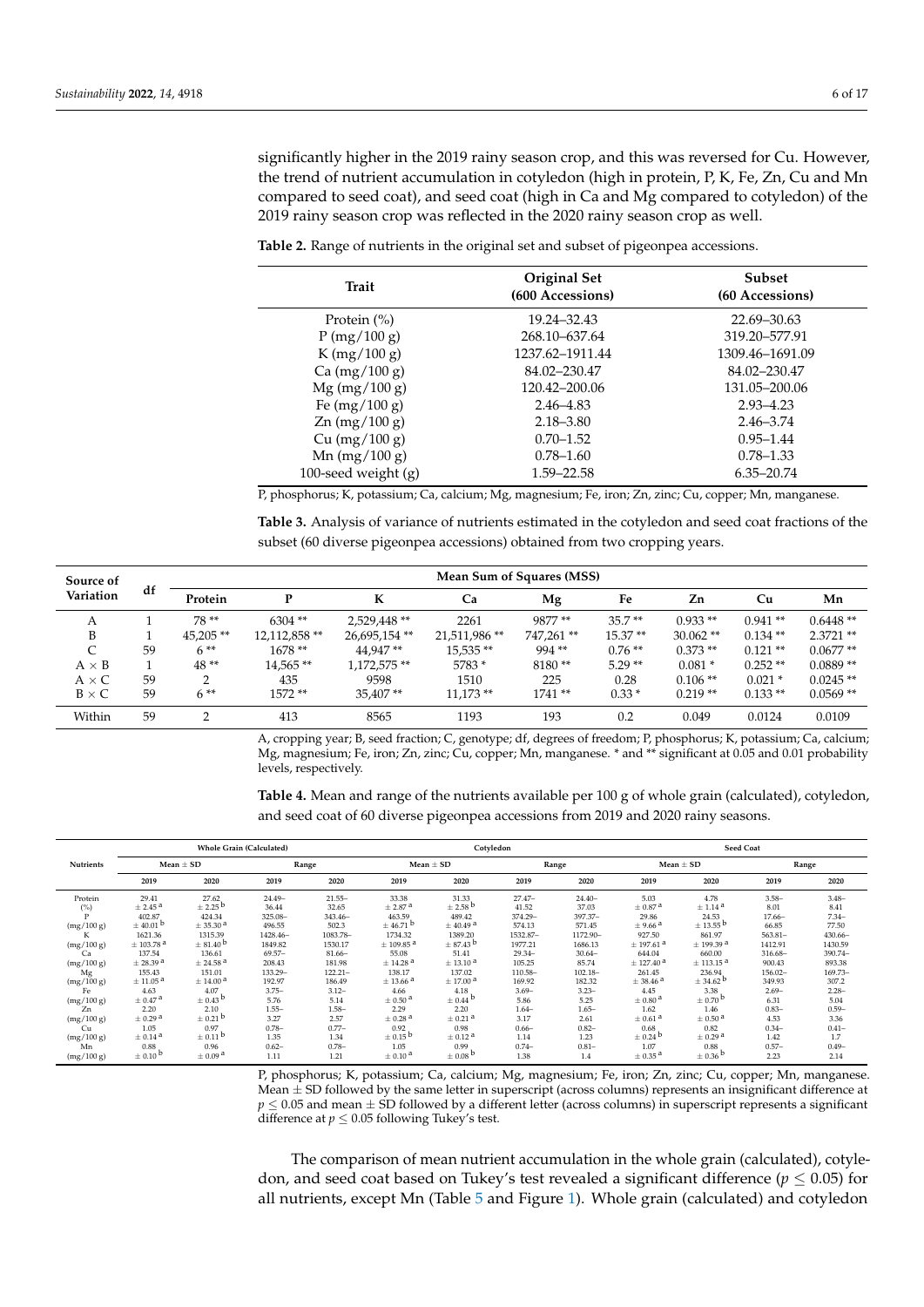exhibited no significant difference for Fe, Zn, Mn, and Cu accumulation, however, for other nutrients, namely protein, P, K, Ca, and Mg, the nutrient content in whole grain (calculated) varied significantly ( $p \leq 0.05$ ) from cotyledon and seed coat with intermediate nutrient content. The mean protein and P accumulations in the cotyledon  $(32.28 \pm 2.29)$ %, and 476.51  $\pm$  39.05 mg/100 g, respectively) were significantly ( $p \le 0.05$ ) higher than their accumulations in the seed coat (protein,  $4.91 \pm 0.88\%$ , and P, 27.20  $\pm 10.03$  mg/100 g). In contrast, the accumulation of Ca (652.02  $\pm$  114.82 mg/100 g) in the seed coat was significantly ( $p \le 0.05$ ) higher as compared with an average of 53.25  $\pm$  13.02 mg/100 g in the cotyledon. The other nutrients, namely K, Fe, Zn, and Cu were significantly ( $p \leq 0.05$ ) higher in the cotyledon, while Mg was significantly higher in the seed coat.

<span id="page-6-0"></span>**Table 5.** Mean and range of the nutrients available per 100 g in whole grain (calculated), cotyledon, and seed coat of 60 diverse pigeonpea accessions pooled over cropping years.

|                        |                                    | Mean $\pm$ SD                   |                                | Range                              |                 |                  |  |  |
|------------------------|------------------------------------|---------------------------------|--------------------------------|------------------------------------|-----------------|------------------|--|--|
| <b>Nutrient</b>        | <b>Whole Grain</b><br>(Calculated) | Cotyledon                       | <b>Seed Coat</b>               | <b>Whole Grain</b><br>(Calculated) | Cotyledon       | <b>Seed Coat</b> |  |  |
| Protein $(\%)$         | $28.45 + 1.97^{\mathrm{b}}$        | $32.28 + 2.29$ <sup>a</sup>     | $4.91 + 0.88$ c                | 23.94-31.99                        | 27.09–36.30     | $3.67 - 7.93$    |  |  |
| P(mg/100 g)            | $413.60 + 33.70^{\mathrm{b}}$      | $476.51 \pm 39.05$ <sup>a</sup> | $27.20 + 10.03$ c              | 343.28-491.28                      | 395.29 - 567.19 | 15.12-61.89      |  |  |
| K (mg/100 g)           | $1464.91 + 68.14^{\text{ b}}$      | $1557.73 + 66.82$ <sup>a</sup>  | $894.73 + 18.80$ °             | 1296.95-1606.25                    | 1396.86-1709.04 | 497.23-1421.75   |  |  |
| Ca (mg/100 g)          | $137.07 + 25.42^{\mathrm{b}}$      | $53.25 + 13.02$ c               | $652.02 + 114.82$ <sup>a</sup> | 75.62-195.21                       | 30.34-95.50     | 353.71-877.66    |  |  |
| $Mg$ (mg/100 g)        | $153.22 \pm 11.33$ b               | $137.60 + 14.26$ <sup>c</sup>   | $249.19 + 34.12$ <sup>a</sup>  | 127.75-189.73                      | 108.48-174.21   | 168.63-327.95    |  |  |
| Fe $(mg/100 g)$        | $4.35 + 0.39$ <sup>a</sup>         | $4.42 + 0.41$ <sup>a</sup>      | $3.91 \pm 0.62^{\circ}$        | $3.59 - 5.40$                      | $3.66 - 5.47$   | $2.74 - 5.61$    |  |  |
| $\text{Zn (mg/100 g)}$ | $2.15 + 0.22$ <sup>a</sup>         | $2.25 + 0.21$ <sup>a</sup>      | $1.54 + 0.50^{\circ}$          | $1.73 - 2.92$                      | $1.80 - 2.82$   | $0.88 - 3.95$    |  |  |
| Cu (mg/100 g)          | $0.92 + 0.08$ <sup>a</sup>         | $0.95 + 0.07$ <sup>a</sup>      | $0.75 + 0.24$ <sup>b</sup>     | $0.74 - 1.09$                      | $0.78 - 1.11$   | $0.38 - 1.44$    |  |  |
| Mn $(mg/100 g)$        | $1.01 \pm 0.11$ <sup>a</sup>       | $1.02 \pm 0.12$ <sup>a</sup>    | $0.97 \pm 0.34$ <sup>a</sup>   | $0.79 - 1.26$                      | $0.78 - 1.32$   | $0.58 - 2.18$    |  |  |

P, phosphorus; K, potassium; Ca, calcium; Mg, magnesium; Fe, iron; Zn, zinc; Cu, copper; Mn, manganese. Mean  $\pm$  SD followed by the same letter (across columns) in superscript represents an insignificant difference at  $p \le 0.05$  and mean  $\pm$  SD followed by a different letter (across columns) in superscript represents a significant difference at  $p \leq 0.05$  following Tukey's test.

The accessions were diverse for nutrient accumulation in cotyledon and seed coat (Tables [5,](#page-6-0) S2 and S3). Among the genotypes, the protein content in cotyledon (27.09–36.30%) showed a considerable variation as compared with that in the seed coat (3.67–7.93%). Dense accumulation accompanied by wide variability was observed for Ca and Mg (353.71–877.66 mg/100 g and 168.63–327.95 mg/100 g, respectively) in the seed coat. Despite high mean concentrations, the variabilities observed for Fe  $(3.66-5.47 \text{ mg}/100 \text{ g})$ , Zn  $(1.80-2.82 \text{ mg}/100 \text{ g})$ , Cu  $(0.78-1.11 \text{ mg}/100 \text{ g})$  and Mn  $(0.78-1.32 \text{ mg}/100 \text{ g})$  in cotyledon were narrower than in the seed coat  $(2.74 - 5.61 \text{ mg}/100 \text{ g}, 0.88 - 3.95 \text{ mg}/100 \text{ g},$ 0.38–1.44 mg/100 g, and 0.58–2.18 mg/100 g for Fe, Zn, Cu and Mn, respectively). Close observation of the range values revealed that the nutrient contents in the seed coats of a few accessions were surpassing their corresponding cotyledonary nutrient contents (Tables [5](#page-6-0) and S3). The numbers of accessions with this deviation were 10, 4, 8, and 21 for Fe, Zn, Cu, and Mn, respectively. Accessions outperforming the trial mean of whole grain (calculated), cotyledon, and seed coat nutrients were 13 for protein, 10 for P, 14 for K, 25 for Ca, 9 for Mg, 18 for Fe, 13 for Zn, 15 for Cu, and 9 for Mn (Table [6\)](#page-8-1).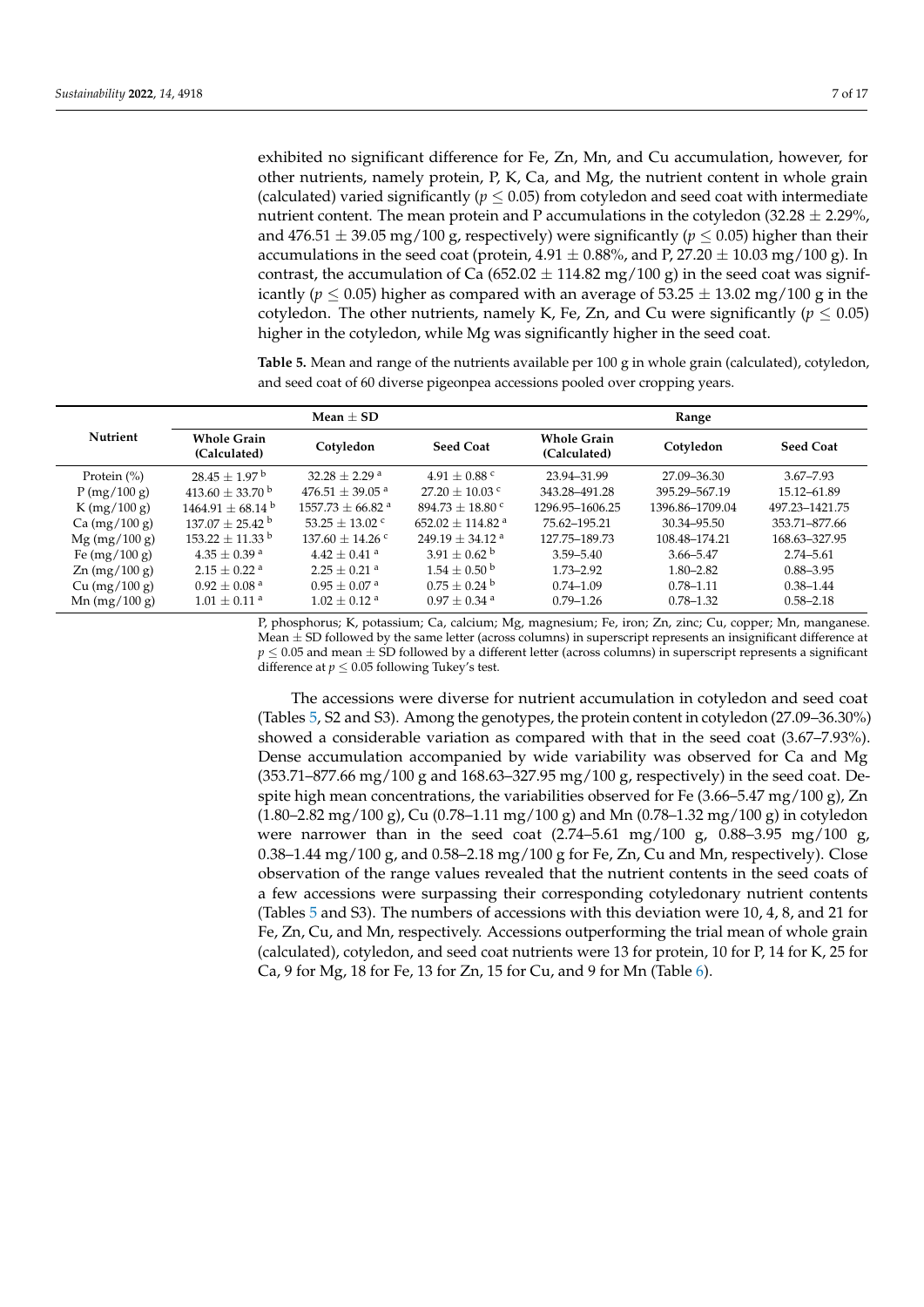

**Figure 1.** *Cont*.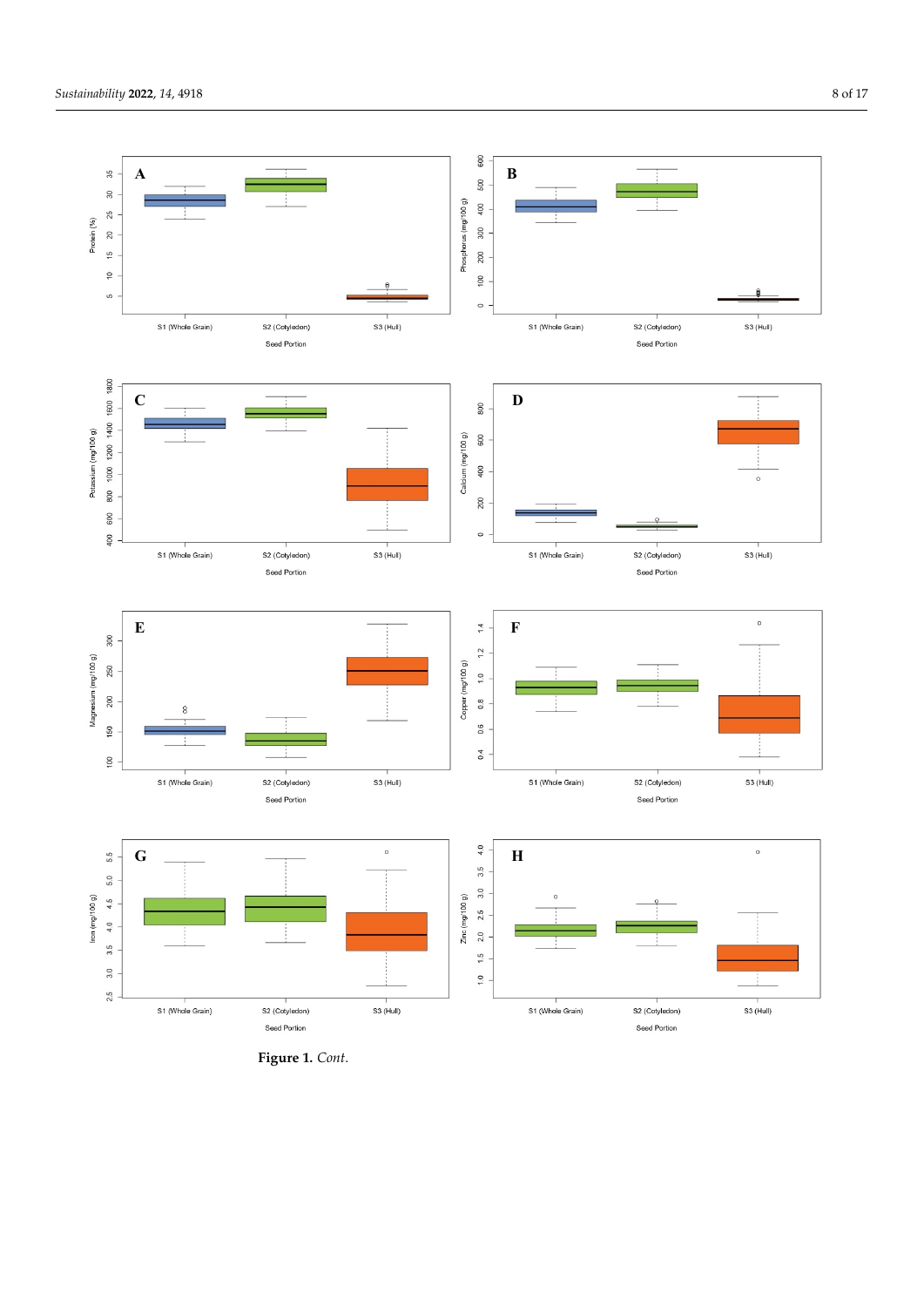<span id="page-8-0"></span>

(calculated), cotyledon, and seed coat (A–I) of 60 diverse pigeonpea accessions pooled over cropping years. Note: Boxes with the same color for a nutrient represents an insignificant difference in mean at  $p \le 0.05$ , whereas boxes with a different color represent a significant difference in mean at  $p \le 0.05$ . Figure 1. Boxplot depicting the mean comparison of the nutrient available per 100 g in whole grain

<span id="page-8-1"></span>mean at *p* ≤ 0.05, whereas boxes with a different color represent a significant difference in mean at *p* **Table 6.** Accessions with superior nutrient content in whole grain (calculated), cotyledon, and seed coat compared to the trial mean.

| Nutrient        | No. of<br>Accessions<br><b>Accessions</b> |                                                                                                                                                                              | <b>Whole Grain</b><br>(Calculated) | Cotyledon       | <b>Seed Coat</b> |
|-----------------|-------------------------------------------|------------------------------------------------------------------------------------------------------------------------------------------------------------------------------|------------------------------------|-----------------|------------------|
| Protein (%)     | 13                                        | ICP# 4370, 4729, 5925, 7903, 8194,<br>8392, 10876, 11465, 11487, 12043,<br>15245, 16844, 11850                                                                               | 28.88-31.99                        | 32.72-36.30     | $4.94 - 6.70$    |
| P(mg/100 g)     | 10                                        | ICP# 9137, 9146, 11487, 7903,<br>11465, 11472, 10876, 15099,<br>8392, 8354                                                                                                   | 416.62-480.98                      | 479.47-549.20   | 27.65-61.89      |
| K (mg/100 g)    | 14                                        | ICP# 4370, 4729, 5925, 7903, 9132,<br>9139, 9146, 10176, 11350, 11465,<br>11487, 13828, 13857, 14167                                                                         | 1511.10-1606.25                    | 1581.53-1709.04 | 925.32-1421.75   |
| Ca $(mg/100 g)$ | 25                                        | ICP#844, 1514, 3451, 6834, 7869,<br>7870, 7982, 8178, 8354, 8392, 8407,<br>9137, 9146, 9152, 9317, 10876,<br>11472, 11850, 12023, 12043, 14598,<br>14866, 15242, 15597, 7221 | 139.22-195.21                      | 54.00 - 95.50   | 654.36-877.66    |
| $Mg$ (mg/100 g) | 9                                         | ICP#7869, 11348, 12043, 12048,<br>15242, 4400, 15597, 7870, 8863                                                                                                             | 156.54-189.73                      | 140.20-170.39   | 254.01-308.57    |
| Fe $(mg/100 g)$ | 18                                        | ICP#844, 3451, 4729, 6834, 7870,<br>8194, 8392, 8407, 10176, 10876,<br>11487, 12041, 13828, 15242, 15245,<br>16844, 4400, 8863                                               | $4.41 - 5.40$                      | $4.43 - 5.47$   | $3.94 - 5.61$    |
| $Zn$ (mg/100 g) | 13                                        | ICP# 4729, 5925, 11350, 11485,<br>11487, 12041, 13828, 13857, 14598,<br>15245, 15489, 16844, 8863                                                                            | $2.21 - 2.92$                      | $2.27 - 2.82$   | $1.68 - 3.95$    |
| Cu $(mg/100 g)$ | 15                                        | ICP#7407, 9146, 10876, 11350,<br>11485, 11487, 12041, 13542, 13828,<br>13857, 14378, 14598, 9152,<br>16844, 15597                                                            | $0.95 - 1.09$                      | $0.95 - 1.11$   | $0.78 - 1.44$    |
| Mn $(mg/100 g)$ | 9                                         | ICP#7870, 7982, 8178, 8392, 10876,<br>11472, 12023, 12043, 13828                                                                                                             | $1.04 - 1.26$                      | $1.03 - 1.24$   | $0.98 - 1.43$    |

8392, 8326, 8326, 9137, 9326, 93326<br>P, phosphorus; K, potassium; Ca, calcium; Mg, magnesium; Fe, iron; Zn, zinc; C  $\frac{1}{21}$ P, phosphorus; K, potassium; Ca, calcium; Mg, magnesium; Fe, iron; Zn, zinc; Cu, copper; Mn, manganese.<br>.  $\mathbb{R}^3$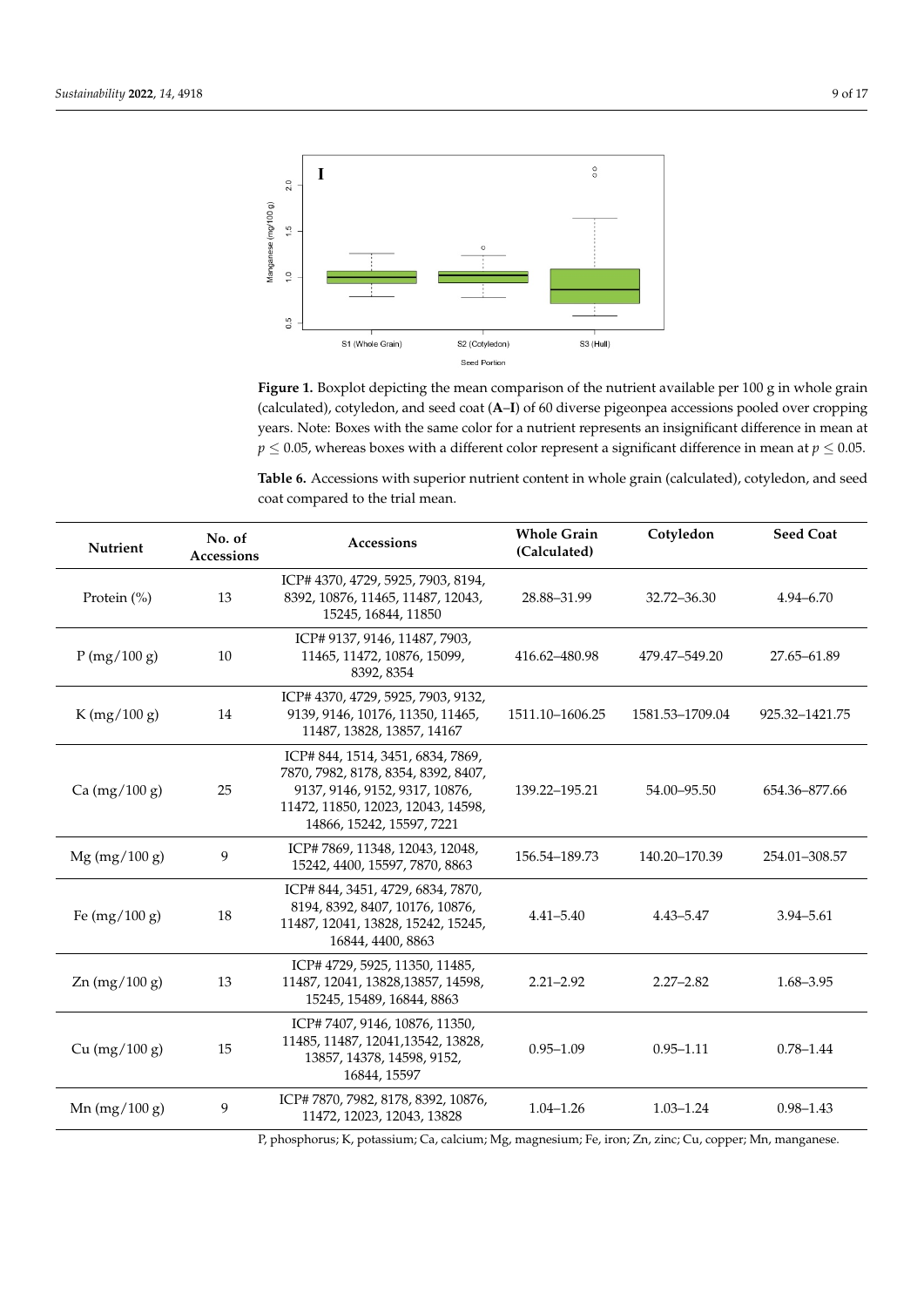# *3.2. Correlations between Nutrient Content Per 100 g in Cotyledon and Seed Coat with 100-Seed Weight*

The results of the Pearson correlation co-efficient confirmed that the interaction of nutrients among themselves and with 100-seed weight in different biological tissues of the seed were not parallel (Tables [7](#page-9-0) and [8\)](#page-9-1). In cotyledon, the 100-seed weight had a negative and highly significant correlation with protein, Fe, Zn, Mg, and Mn ( $p \le 0.01$ ) (Table [7\)](#page-9-0). Protein content had positive correlation with all the nutrients while it was significant  $(p < 0.01$  or  $p \le 0.001$ ) only for P, K, Mg, Fe, Zn and Mn. Highly significant positive associations ( $p \leq 0.001$ ) of P with Cu and Zn, and Ca with Mg and Mn were observed. Positive significant correlations were observed for K with P and Zn ( $p < 0.01$ ), and between Fe and Cu ( $p \leq 0.05$ ). The correlation between Fe and Zn was positive and highly significant  $(p \leq 0.001)$  and there was a similar correlation between Cu and Zn.

<span id="page-9-0"></span>**Table 7.** Correlations between nutrients available per 100 g of cotyledon with 100-seed weight.

|         | P          | K         | Ca       | Mg          | Fe          | Zn          | Cu          | Mn          | <b>SW</b>    |
|---------|------------|-----------|----------|-------------|-------------|-------------|-------------|-------------|--------------|
| Protein | $0.448***$ | $0.400**$ | 0.123    | $0.381**$   | $0.573$ *** | $0.709$ *** | 0.083       | $0.374**$   | $-0.680$ *** |
| P       |            | $0.374**$ | $-0.168$ | 0.067       | 0.230       | $0.607$ *** | $0.415***$  | $-0.075$    | $-0.161$     |
| K       |            |           | $-0.026$ | 0.111       | 0.103       | $0.368**$   | 0.181       | 0.061       | $-0.122$     |
| Ca      |            |           |          | $0.742$ *** | 0.052       | 0.073       | $-0.089$    | $0.821$ *** | $-0.166$     |
| Mg      |            |           |          |             | 0.233       | 0.223       | $-0.058$    | $0.782$ *** | $-0.394**$   |
| Fe      |            |           |          |             |             | $0.630$ *** | $0.315*$    | 0.227       | $-0.547$ *** |
| Zn      |            |           |          |             |             |             | $0.463$ *** | 0.183       | $-0.453$ *** |
| Cu      |            |           |          |             |             |             |             | $-0.102$    | 0.073        |
| Mn      |            |           |          |             |             |             |             |             | $-0.386$ *** |

P, phosphorus; K, potassium; Ca, calcium; Mg, magnesium; Fe, iron; Zn, zinc; Cu, copper; Mn, manganese; SW, 100-seed weight. \*\*\* Significant at *p* ≤ 0.001, \*\* significant at *p* ≤ 0.01, and \* significant at *p* ≤ 0.05.

|         | P          | K           | Ca    | Mg         | Fe       | Zn         | Cu        | Mn          | <b>SW</b>   |
|---------|------------|-------------|-------|------------|----------|------------|-----------|-------------|-------------|
| Protein | $0.816***$ | $0.534$ *** | 0.192 | $-0.065$   | 0.400    | $-0.038$   | $0.339**$ | $0.661$ *** | $0.273*$    |
| P       |            | $0.341**$   | 0.179 | $-0.234$   | $0.319*$ | $-0.046$   | 0.226     | $0.404$ **  | $-0.013$    |
| K       |            |             | 0.000 | $0.273*$   | $0.273*$ | 0.159      | $0.357**$ | $0.609$ *** | $0.470**$   |
| Ca      |            |             |       | $-0.382**$ | 0.025    | $-0.402**$ | $0.342**$ | $0.404$ **  | 0.143       |
| Mg      |            |             |       |            | 0.154    | $0.386**$  | 0.038     | 0.033       | 0.242       |
| Fe      |            |             |       |            |          | $0.254*$   | 0.212     | 0.183       | 0.065       |
| Zn      |            |             |       |            |          |            | $0.285*$  | $-0.187$    | $-0.079$    |
| Cu      |            |             |       |            |          |            |           | $0.544$ *** | $0.441$ *** |
| Mn      |            |             |       |            |          |            |           |             | $0.653**$   |

<span id="page-9-1"></span>**Table 8.** Correlations between nutrients available per 100 g of seed coat with 100-seed weight.

P, phosphorus; K, potassium; Ca, calcium; Mg, magnesium; Fe, iron; Zn, zinc; Cu, copper; Mn, manganese; SW, 100-seed weight. \*\*\* Significant at  $p \leq 0.001$ , \*\* significant at  $p \leq 0.01$ , \* significant at  $p \leq 0.05$ .

In seed coat, 100-seed weight observed significant positive correlations with Cu  $(p \le 0.001)$ , Mn and K ( $p \le 0.01$ ), and protein ( $p \le 0.05$ ). Protein content showed a positive significant correlation with P, K, Mn ( $p \le 0.001$ ), and Cu ( $p \le 0.01$ ). Ca content in the seed coat was significantly positively correlated with Cu and Mn ( $p \leq 0.01$ ), while it showed a significant negative correlation with Mg and Zn  $(p \leq 0.01)$ , and was non-significant with protein, P, K, and Fe. Fe content was significantly positively correlated with Zn, P and, K  $(p \leq 0.05)$ , while it was positive and non-significantly associated with other nutrients and 100-seed weight as well (Table [8\)](#page-9-1).

## *3.3. Nutrient Contribution by Cotyledon and Seed Coat to Whole Grain*

Cotyledon occupying the major portion of the pigeonpea grain contributed a high proportion of grain nutrients, except Ca (Table [9\)](#page-10-0). On average, cotyledon holds a major share of protein (97.58  $\pm$  0.45%), P (99.08  $\pm$  0.33%), K (91.48  $\pm$  1.61%), Mg (77.11  $\pm$  3.50%), Fe (87.40  $\pm$  1.61%), Zn (90.05  $\pm$  2.49%), Cu (88.68  $\pm$  3.09%), and Mn (86.59  $\pm$  4.17%) whereas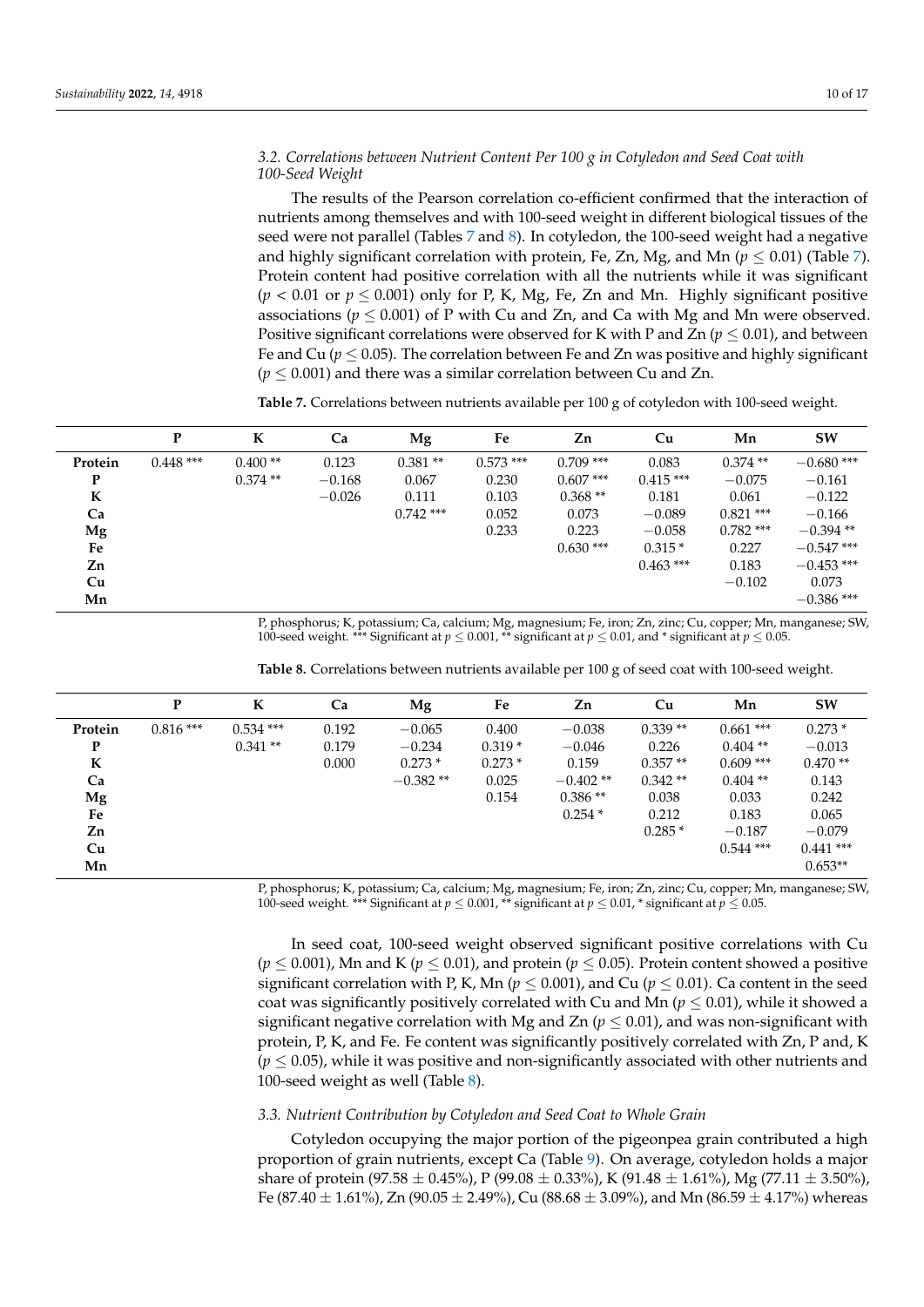for Ca, seed coat holds the highest (66.78  $\pm$  3.33%). The percentage of cotyledon or seed coat nutrient contribution to the grain varied greatly with the genotypes (Tables [9](#page-10-0) and S4). The variation was quite narrower for  $P(1.35%)$  and protein  $(2.40%)$ . Contrary to this, the variation for Mn was wide (20.43%). While all other nutrients varied from 6.92% (Fe) to 16.28% (Mg).

<span id="page-10-0"></span>**Table 9.** Mean and range of percentage of nutrient contribution by cotyledon and seed coat fractions to the whole grain.

| <b>Nutrient</b> | Cotyledon (%)      |       |       | <b>Dehulling Nutrient Loss (%)</b> | Seed Coat (%) or |       | <b>Range of Nutrient</b><br>Loss and/or | No. of Accessions<br>with Dehulling<br><b>Nutrient Loss Lesser</b> |
|-----------------|--------------------|-------|-------|------------------------------------|------------------|-------|-----------------------------------------|--------------------------------------------------------------------|
|                 | Min<br>Mean $+$ SD |       | Max   | Mean $+$ SD                        | Min<br>Max       |       | Contribution $(\%)$ *                   | than the Trial Mean                                                |
| Protein         | $97.58 + 0.45$     | 95.90 | 98.30 | $2.42 + 0.45$                      | 1.70             | 4.10  | 2.40                                    | 40                                                                 |
| Ρ               | $99.08 \pm 0.33$   | 98.20 | 99.55 | $0.92 + 0.33$                      | 0.45             | 1.80  | 1.35                                    | 35                                                                 |
| К               | $91.48 + 1.61$     | 87.61 | 94.66 | $8.52 + 1.61$                      | 5.34             | 12.39 | 7.05                                    | 30                                                                 |
| Ca              | $33.22 \pm 3.33$   | 27.79 | 42.07 | $66.78 \pm 3.33$                   | 57.93            | 72.21 | 14.28                                   | 33                                                                 |
| Mg              | $77.11 \pm 3.50$   | 69.46 | 85.74 | $22.89 + 3.50$                     | 14.26            | 30.54 | 16.28                                   | 29                                                                 |
| Fe              | $87.40 \pm 1.61$   | 83.55 | 90.47 | $12.60 \pm 1.61$                   | 9.53             | 16.45 | 6.92                                    | 34                                                                 |
| Zn              | $90.05 + 2.49$     | 81.09 | 94.05 | $9.95 + 2.49$                      | 5.95             | 18.91 | 12.96                                   | 36                                                                 |
| Cu              | $88.68 \pm 3.09$   | 79.85 | 93.57 | $11.32 \pm 3.09$                   | 6.43             | 20.15 | 13.72                                   | 36                                                                 |
| Mn              | $86.59 \pm 4.17$   | 72.45 | 92.88 | $13.41 \pm 4.17$                   | 7.12             | 27.55 | 20.43                                   | 37                                                                 |

P, phosphorus; K, potassium; Ca, calcium; Mg, magnesium; Fe, iron; Zn, zinc; Cu, copper; Mn, manganese; Min, minimum; Max, maximum. \* Range calculated as a maximum minus minimum.

# *3.4. Nutrient Loss due to Dehulling*

The nutrient loss due to dehulling refers to the fraction of nutrients that are lost while removing the seed coat (Table [9\)](#page-10-0). Dehulling drastically reduced the Ca and Mg content on average by 66.78  $\pm$  3.33% and 22.89  $\pm$  3.50%, respectively. Among the accessions, this loss reached a maximum of 72.21% for Ca and 30.54% for Mg. The nutrients with minimum loss were P and protein with  $0.92 \pm 0.33\%$  and  $2.42 \pm 0.45\%$ , respectively. The loss of protein reached a maximum of 4.1%, whereas for P it was just 1.8%. However other nutrients were also prone to loss but to a lesser extent  $(8.52 \pm 1.61\%$  for K to  $13.41 \pm 4.17\%$  for Mn). The loss of nutrients in some of the major nutrients of global interest ranged from 9.53–16.45% for Fe and 5.95–18.91% for Zn. For other nutrients, the minimum and maximum losses were 5.34–12.39% for K, 6.43–20.15% for Cu, and 7.12–27.55% for Mn. The numbers of accessions with minimum losses of nutrients as compared with the overall means were: 40 for protein, 35 for P, 30 for K, 33 for Ca, 29 for Mg, 34 for Fe, 36 for Zn, 36 for Cu, and 37 for Mn.

## **4. Discussion**

The deficiency of vital micronutrients causes malnutrition. Malnutrition indicators for the year 2020 disclosed that 149.2 million children under 5 years of age were stunted, 45.4 million were wasted, 38.9 million were overweight, and regretfully, 45% of children's deaths were linked to undernutrition [\[36\]](#page-15-7). Fortification, supplementation, and dietary diversification were identified as a three-pronged approach to reduce malnutrition [\[37\]](#page-15-8). Meenakshi et al. (2010) [\[38\]](#page-15-9) emphasized that biofortification of the staple food crops that make up the diet of the resource-poor farmers and the undernourished population can certainly address this, since their production and consumption stay on-farm or locally. Developing countries generate a huge amount of waste in the course of food production and processing. Torres-León et al. (2018) [\[18\]](#page-14-17) specified that the management of waste byproducts can certainly minimize malnutrition and hunger in terms of functional food and dietary supplement production. Pigeonpea, a legume crop of developing countries that feeds the resource-poor farmers and the malnourished population can serve this purpose.

The three-way analysis of variance among 60 pigeonpea accessions revealed the existence of genetic variability and the sensitivity of nutrient accumulation in the cotyledon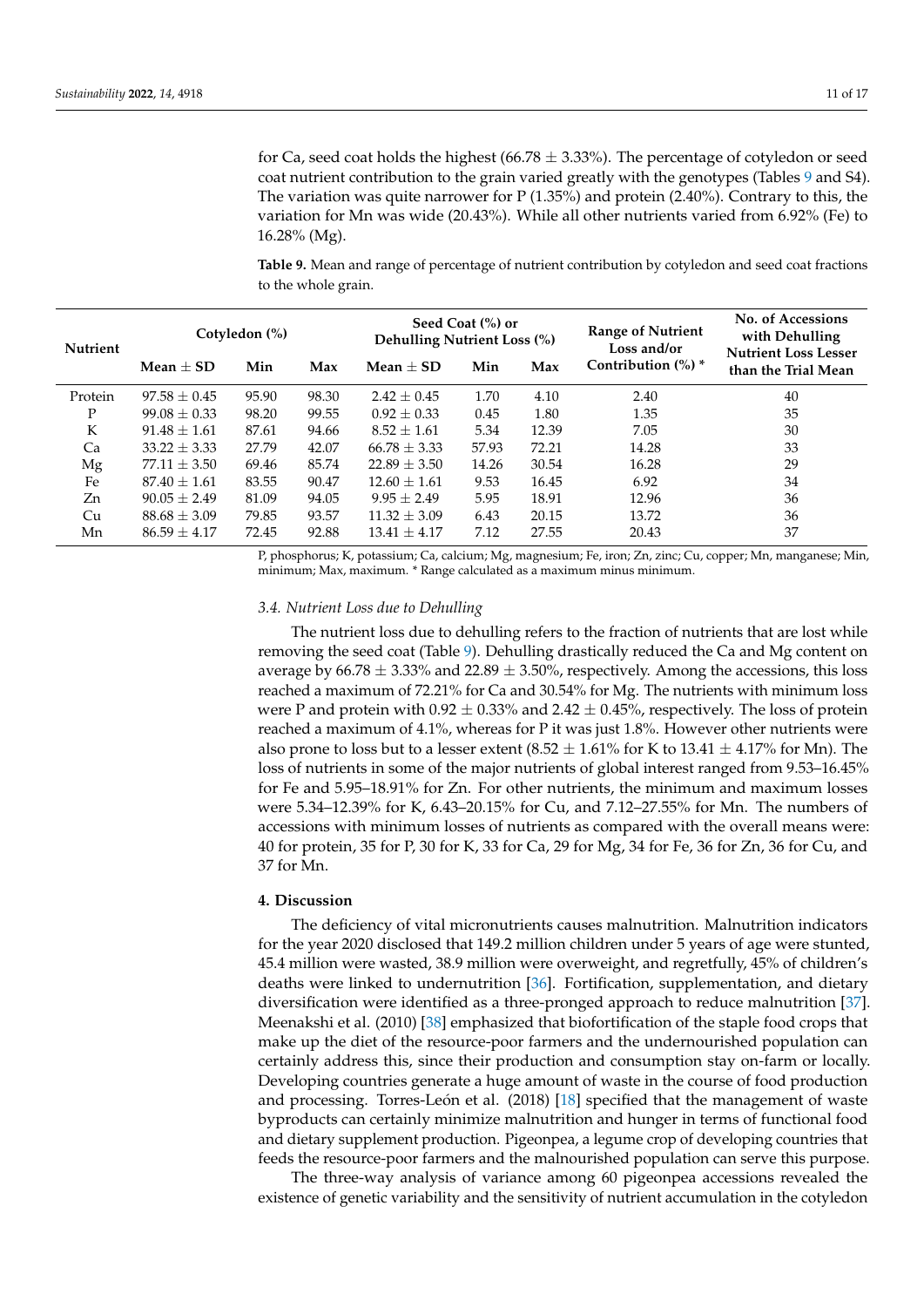and seed coat (Table [3\)](#page-5-1) to the cropping years. This suggests the need for an evaluation of genotypes in multiple environments to understand the effect of genotypes, environments, and soil types on nutrient accumulation in pigeonpea grain and seed fractions. Several studies have enumerated the influence of extraneous factors, namely soil, climate, genotype, and fertilizer treatment in grain nutrient accumulation [\[39](#page-15-10)[,40\]](#page-15-11). Further, in common bean for nutrients, namely Ca, K, Fe and Cu, the significant influence of crop cycle, cultivar, and seed fractions have been reported [\[7\]](#page-14-6).

## *4.1. Nutrient Contents in Major Seed Fractions*

As an individual fraction of seed, the cotyledon was proteinaceous and enriched with P, K, Fe, Zn, and Cu, while the seed coat was rich in Ca and Mg. Irrespective of the pulse, protein remained enriched in the cotyledon [\[5,](#page-14-4)[41,](#page-15-12)[42\]](#page-15-13), and Ca remained enriched in the seed coat [\[5](#page-14-4)[,7](#page-14-6)[,8\]](#page-14-7); however, the enrichment of other minerals fluctuated. Concerning Fe and Zn accumulation, it is quite interesting. In cereals, the bran which encompasses the seed coat portion was found to be rich in Fe and Zn [\[43,](#page-15-14)[44\]](#page-15-15) but in legumes, the seed coat was found to be Fe enriched [\[5\]](#page-14-4) and cotyledon was found to be Zn enriched [\[7](#page-14-6)[,8\]](#page-14-7). However, in pigeonpea, both Fe and Zn were enriched in the cotyledon. This is contradictory to the high Fe accumulation in the seed coat of a single pigeonpea accession examined by Singh et al. (1968) [\[5\]](#page-14-4). Mg accumulation in soybean cotyledon is parallel to Fe accumulation in pigeonpea cotyledon. In general, legumes have high Mg in the seed coat, but the contrary is found in soybean genotypes with high Mg in cotyledon [\[6\]](#page-14-5). Fe accumulation in cotyledon is of immense importance, as this portion remains unaffected during processing and any enrichment in the cotyledonary region will directly reach the target (undernourished population) that can fight against anemia. In the future, much focus should be given to understand the underlying molecular mechanism that governs cotyledonary Fe enrichment, and to identify the genes linked and their cloning.

Nutrient accumulation in cotyledon and seed coat varied widely among the genotypes. The variability was wider in the seed coat than in the cotyledon. The variability for Fe, Zn, Cu, and Mn were more pronounced in the seed coat as compared with the cotyledon and few accessions were found to have these nutrients comparatively higher in the seed coat (Table S3). Analogous to this, in common bean, Cvitanich et al. (2010) [\[45\]](#page-15-16) observed wide variations for seed coat Fe and added that Fe accumulation in seed coat was found to be genotype-dependent. Balanced nutrient accumulation in whole grain, cotyledon, and the seed coat is essential as whole grain and *dhal* are used for direct human consumption and the seed coat portion can find its place in functional foods as in the case of other pulses [\[14–](#page-14-13)[17\]](#page-14-16). Accessions superior to the trial mean of whole grain (calculated), *dhal*, and seed coat can serve this purpose. The nutritionally dense accessions identified for each nutrient were 13 for high protein, 10 for P, 14 for K, 25 for Ca, 9 for Mg, 18 for Fe, 13 for Zn, 15 for Cu, and 9 for Mn which could be used for overall whole grain, *dhal*, and seed coat biofortification, as there is no separate breeding for pigeonpea whole grain and *dhal* rather than vegetable pigeonpea.

The correlation study revealed that protein improvement in cotyledon necessitates selection for small seed size which simultaneously improves P, K, Mg, Fe, Zn, and Mn. Therefore, for overall nutrient improvement in cotyledon, selection should be conducted against 100-seed weight. Reichert and Ehiwe (1987) [\[46\]](#page-15-17) reported a significant negative association of 1000-seed weight with dehulling efficiency in pigeonpea. This report adds the value of improving dehulling efficiency along with nutritional improvement. The association of protein content with 100-seed weight remained the same as that of pigeonpea whole grain [\[47](#page-15-18)[,48\]](#page-15-19). The unique association of Fe with P in pigeonpea seed coat was also reported in common bean by Blair et al. (2013) [\[8\]](#page-14-7), who reported that the association of Fe with P might be influenced by the binding of P with tannins and other seed coat substances which also binds Fe.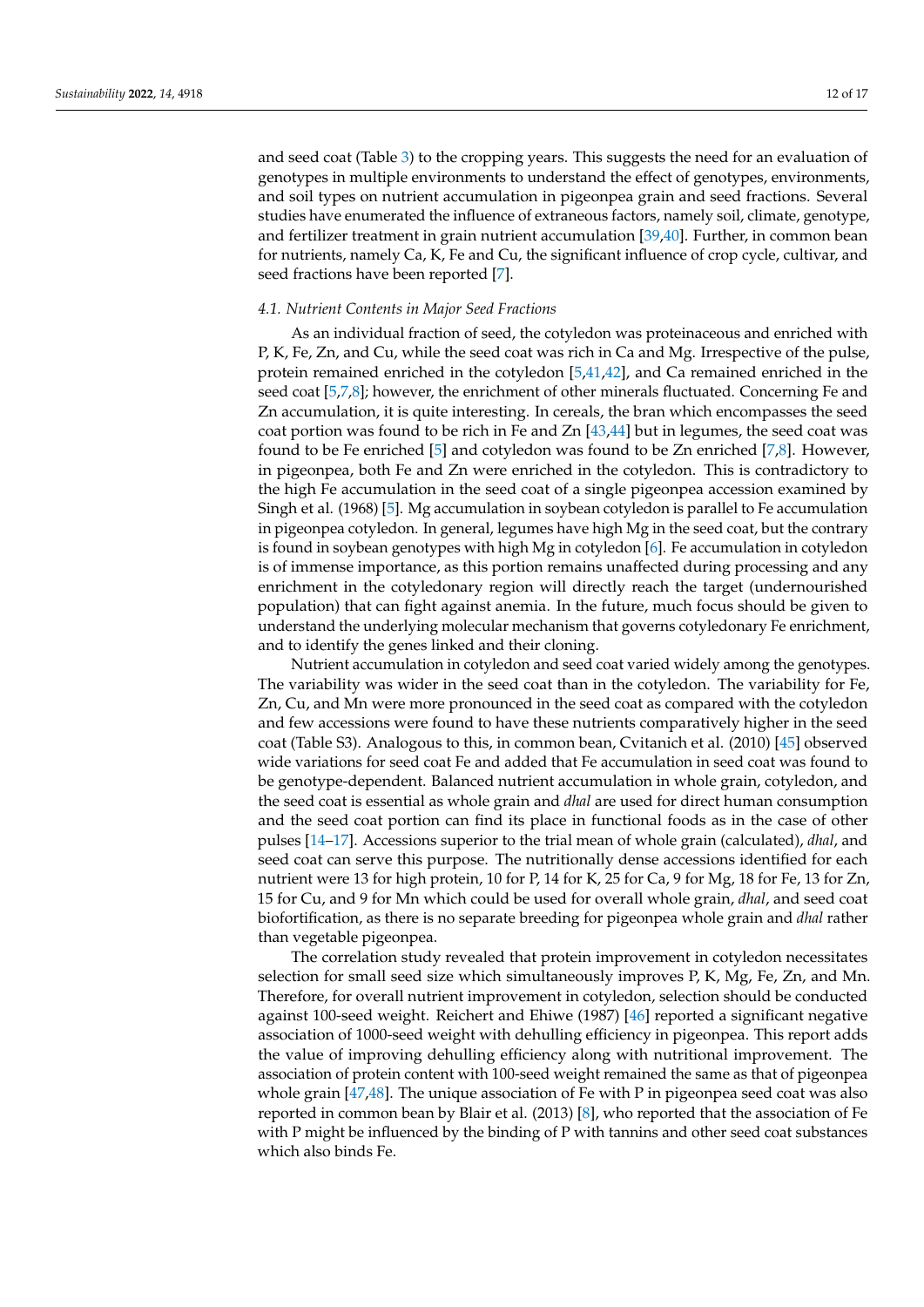## *4.2. Nutrient Contribution by Cotyledon and Seed Coat to Whole Grain*

The percentage of nutrient contribution to the whole grain was predominantly from the cotyledonary portion for most of the nutrients other than Ca (Table [7\)](#page-9-0). Despite, higher Mg concentration in the seed coat, the contribution of this nutrient to the whole grain was much lower. The reason is the proportion of seed coat that makes up the seed (14%). For a nutrient in the seed coat to have its contribution superior than the cotyledonary nutrient to the whole grain, it is not sufficient to just have nutrient content higher than the cotyledonary nutrient but it demands multiple fold enrichment of that nutrient in the seed coat. Singh et al. (1968) [\[5\]](#page-14-4) drew the same conclusion that the cotyledon occupying the major seed portion accounted for the entire grain nutritional value, and milling made no apparent difference between the whole grain and the cotyledon, except for Ca.

# *4.3. Nutrient Loss due to Dehulling*

Calcium (66.78  $\pm$  3.33%) and Mg (22.89  $\pm$  3.50%) were the major nutrients lost during dehulling. To avoid this nutrient loss, the consumption of whole grains needs to be encouraged. However, *dhal* (cotyledon) is the major consumption form, and therefore, this loss needs to be minimized. Wide variability for nutrient loss provides an opportunity for selecting accessions with minimum nutrient loss. Two accessions, ICP 8354 and ICP 8392 (57.93%) showed a minimum loss of Ca. Similarly, ICP 8354 (14.26%) for Mg, ICP 6834 (9.53%) for Fe, ICP 11465 (5.95%) for Zn, ICP 4370 (6.43%) for Cu, and ICP 844 (7.12%) for Mn showed a minimum loss after dehulling. Incorporating these accessions in the breeding program can reduce nutrient loss after dehulling. However, more than 50% of the accessions have incurred nutrient loss less than the overall mean for all nutrients.

# *4.4. Scope of Seed Coat in Value Addition*

The seed coat of pigeonpea is rich in calcium. Calcium is crucial for bone formation and metabolism and is essential across all life stages. Any imbalance leads to rickets (infants and children), osteomalacia (adults), and osteoporosis (with aging) [\[49\]](#page-15-20). Calcium in the Indian diet reports a drastic decline and supplementing Ca through the dietary or elementary source is a must [\[50\]](#page-15-21). The seed coat Ca content (652.02  $\pm$ 114.82 mg/100 g) reported in this study made a huge difference with rice bran [\[24\]](#page-14-23), wheat bran [\[23\]](#page-14-22), and oat bran [\[51\]](#page-15-22). Comparing the data with Moraghan et al. (2006) [\[6\]](#page-14-5), the Ca enrichment in the seed coat among legumes was in the order of common bean > pigeonpea > soybean. However, only 12 genotypes were used in that study as compared with 60 accessions in our study, which too were selected from a diverse set of 600 accessions. The Ca in the pigeonpea seed coat (652.02  $\pm$  114.82 mg/100 g) was found to be 79% higher than the Ca dense finger millet  $(364 \pm 58 \text{ mg}/100 \text{ g})$  [\[22\]](#page-14-21). This seed coat fraction (10%) generated by the processing industry is disposed of either as waste or cattle feed [\[11\]](#page-14-10). For instance, the production of pigeonpea in India for the year 2020 was 3.89 million tons of grain, which produced 0.39 million tons of hull after milling (calculated as 10% of byproduct). These 0.39 million tons can hold 2542.80 tons of calcium which can supplement 6.9 million people for a year with a recommended daily allowance of 1000 mg [\[52\]](#page-15-23). The use of seafood waste as a source of calcium supplement was reported by Yan and Chen (2015) [\[53\]](#page-15-24) and Singh et al. (2021) [\[54\]](#page-15-25). Further, Kaya et al. (2018) [\[17\]](#page-14-16) reported the use of legume hulls in noodle preparation which enhanced the Ca and Mg content. Food waste contains anti-nutritional factors which limit their use in the food industry as they interfere with palatability, the bioavailability of nutrients, and digestion [\[18\]](#page-14-17). Pigeonpea grain also contains some anti-nutritional factors, namely, trypsin inhibitor, amylase inhibitor, total phenols, tannins, and phytic acid; however, their significant reduction while processing needs to be quoted. Soaking the pigeonpea grain in distilled water or salt solutions reduced the total phenol, tannin, and phytates significantly [\[55\]](#page-16-0). A combination of soaking (12 h) and boiling (80 min) detoxified trypsin inhibitor (98%), hemagglutinin (100%), hydrogen cyanide (100%), alkaloids (39%), and tannin (100%) in pigeonpea [\[56\]](#page-16-1). Further, Torres-León et al. (2018) [\[18\]](#page-14-17) mentioned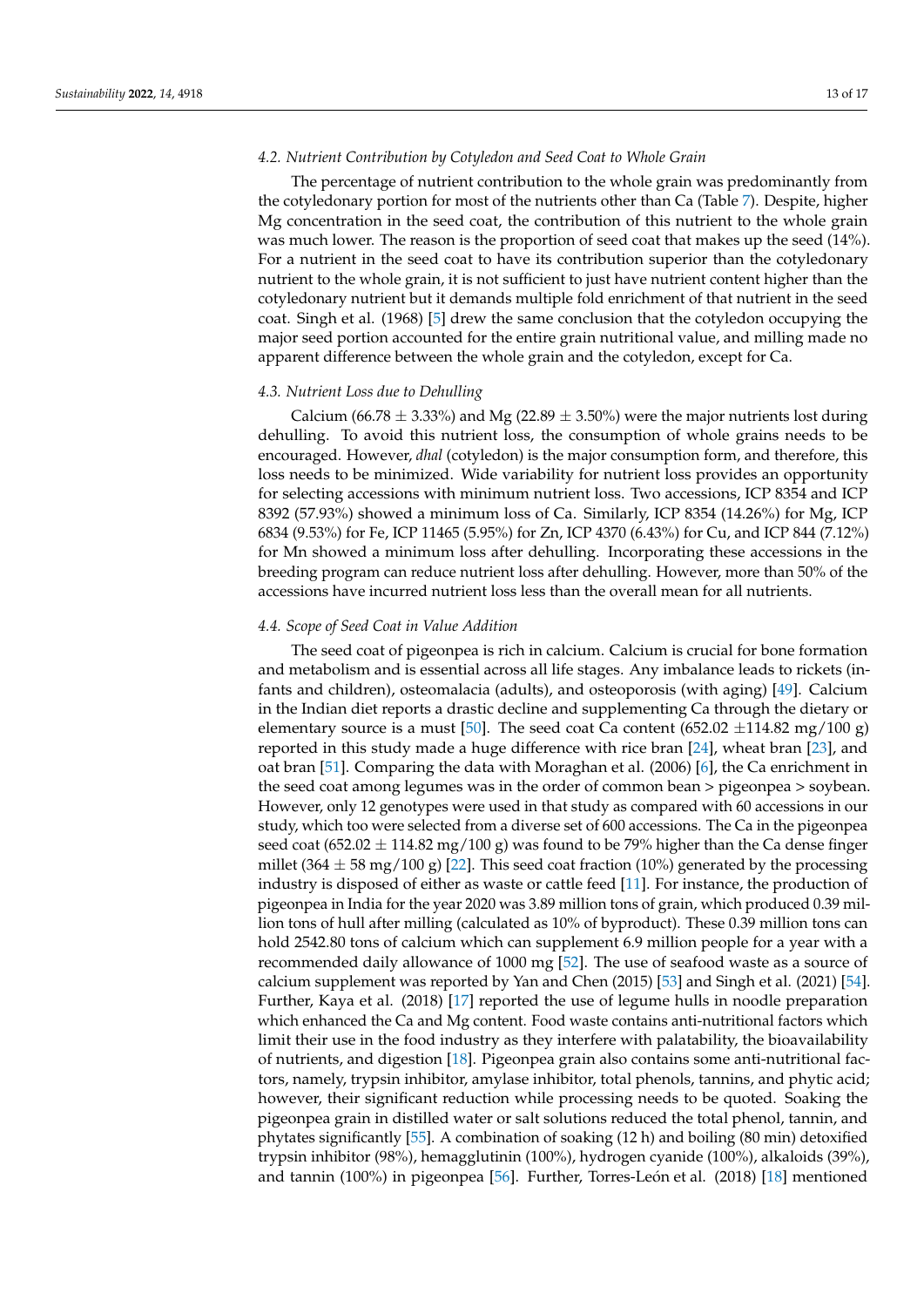fermentation as the most efficient method of reducing the anti-nutritional factors and enhancing protein digestibility.

## **5. Future Prospects and Conclusions**

The key findings of this study are the striking differences made by protein, P, and Ca accumulations in the cotyledon and seed coat portion, respectively. Mostly, cotyledon contained high nutrients as compared with the seed coat, except for Ca and Mg. Therefore, dehulling does not significantly affect the nutrient contents in the *dhal,* except for Ca and Mg. The predominant accumulation of Fe in the cotyledon makes this legume distinct from other legumes and cereals. This unique property also needs in-depth study on its genetics, as any enrichment in this portion is not lost during processing. This can address anemia in developing countries and the results may stay appreciable. Since pigeonpea seed coat is rich in Ca and Mg, the utilization of seed coat as a functional food needs a detailed study on the optimization of the level of usage of seed coat in food to minimize the interference of anti-nutritional factors such as phytates and to meet the quality standards of safe food. An effective waste management strategy and the demand for nutraceuticals provide a new opportunity to use the seed coat as a raw material for the preparation of dietary supplements. Plant-based micronutrient capsules have better absorption than synthetics. This creates a new field of research in pigeonpea for maximum utilization of the available nutrients, rather than hoping for the unavailable nutrients. Therefore, extensive research on the extraction of these biomolecules and their bioavailability in vivo and in vitro can support developing pigeonpea seed coat-based biomolecule-rich dietary supplements that can minimize micronutrient malnutrition.

**Supplementary Materials:** The following supporting information can be downloaded at [https:](https://www.mdpi.com/article/10.3390/su14094918/s1) [//www.mdpi.com/article/10.3390/su14094918/s1,](https://www.mdpi.com/article/10.3390/su14094918/s1) Table S1: Passport details of the 60 pigeonpea accessions analyzed for cotyledon and seed coat nutrient contents, Tables S2 and S3: Nutrients available per 100 g of whole grain (calculated), cotyledon, and seed coat in 60 diverse pigeonpea accessions, Table S4: Percentage of nutrient contribution by cotyledon and seed coat to the whole grain in 60 diverse pigeonpea accessions.

**Author Contributions:** K.S. to the conception and design of the study (this work is part of D.S's PhD thesis research); T.K., V.C.R.A. and K.S. supported student research as supervisors; O.P. provided seed material and laboratory support; S.R. supported data collection and V.N.A. data documentation; D.S., R.S., M.V., T.K. and K.S. curated the data and performed the formal data analysis; S.M., P.J., D.S., M.V. and S.A. supported data validation and visualization; D.S., M.V. and K.S. were involved in writing the original draft, reviewing, and editing. All authors have read and agreed to the published version of the manuscript.

**Funding:** This study was undertaken as part of the CGIAR Genebank platform coordinated by Crop Trust, and the CGIAR Research Program on Grain Legumes and Dryland Cereals.

**Institutional Review Board Statement:** Not applicable.

**Informed Consent Statement:** Not applicable.

**Data Availability Statement:** Data supporting the research is contained within the article and in the supplementary material [\(https://www.mdpi.com/article/10.3390/su14094918/s1\)](https: //www.mdpi.com/article/10.3390/su14094918/s1).

**Acknowledgments:** The authors are thankful to the scientific officers Ganesh Pawar and Raja Srinivas, and the research technicians, Ravi, Judson Babu, Jyothi, Rajashree, Ranganath, and Shivaraj working at Genebank, ICRISAT for their technical support in the field and laboratory; also duly acknowledge Charles Renard Analytical Laboratory, ICRISAT, Hyderabad for their support in the nutrient analysis, and Farm & Engineering Services, ICRISAT for sharing the soil properties of the experimental fields. The research scholar is grateful to ICRISAT for providing a stipend for the entire study program at ICRISAT and duly acknowledges Learning Systems Unit, ICRISAT for facilitation.

**Conflicts of Interest:** The authors declare no conflict of interest.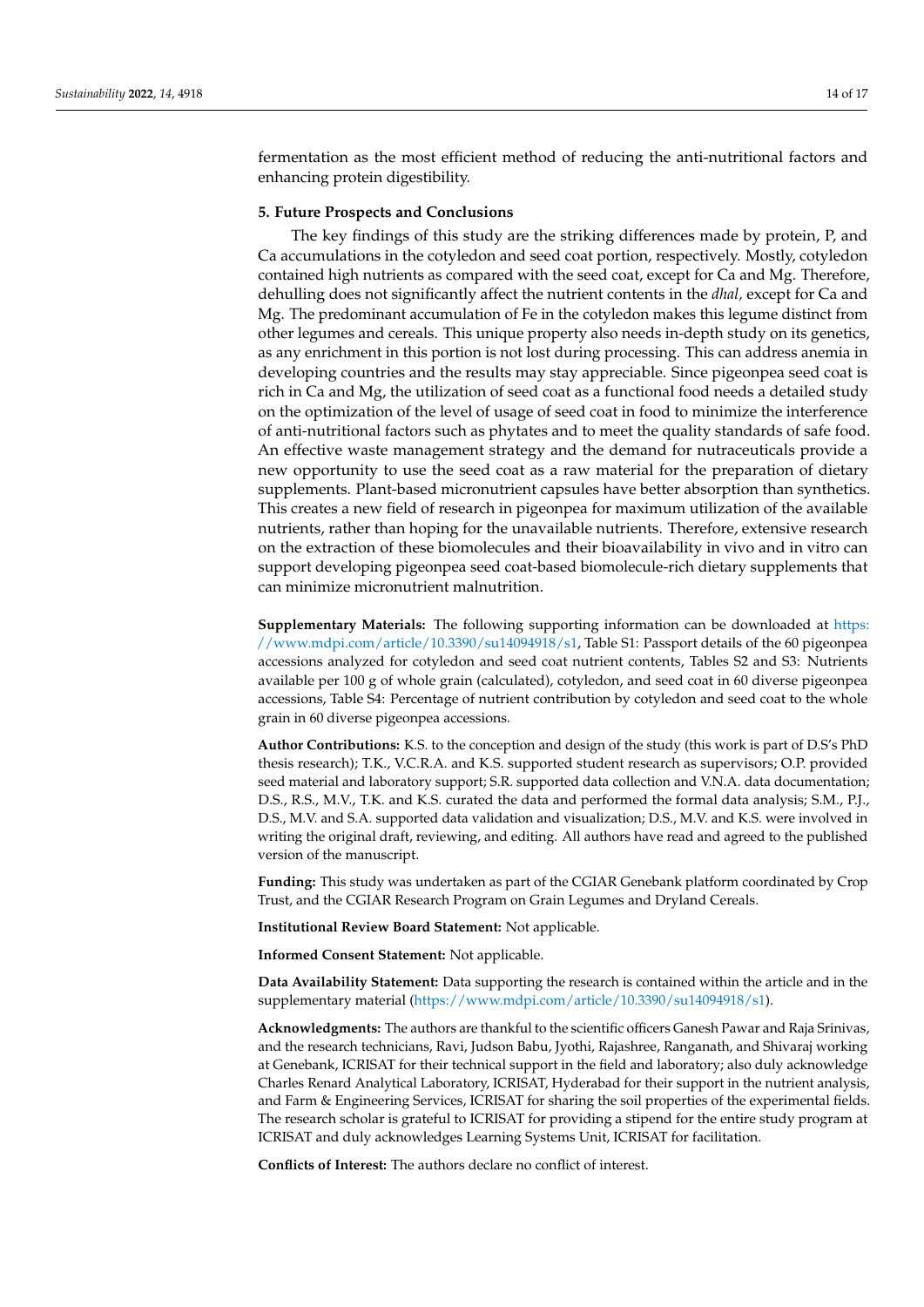# **References**

- <span id="page-14-0"></span>1. FAOSTAT. Available online: <https://www.fao.org/faostat/en/#data/QCL> (accessed on 15 January 2022).
- <span id="page-14-1"></span>2. Saxena, K.B.; Kumar, R.V.; Sultana, R. Quality Nutrition through Pigeonpea—A Review. *Health* **2010**, *2*, 1335–1344. [\[CrossRef\]](http://doi.org/10.4236/health.2010.211199)
- <span id="page-14-2"></span>3. Salunkhe, D.K.; Chavan, J.K.; Kadam, S.S. Pigeonpea as an Important Food Source. *CRC Crit. Rev. Food Sci. Nutr.* **1986**, *23*, 103–145. [\[CrossRef\]](http://doi.org/10.1080/10408398609527422) [\[PubMed\]](http://www.ncbi.nlm.nih.gov/pubmed/3007029)
- <span id="page-14-3"></span>4. Wangari, C.; Mwema, C.; Siambi, M.; Silim, S.; Ubwe, R.; Malesi, K.; Anitha, S.; Kane-Potaka, J. Changing Perception through a Participatory Approach by Involving Adolescent School Children in Evaluating Smart Food Dishes in School Feeding Programs– Real-Time Experience from Central and Northern Tanzania. *Ecol. Food Nutr.* **2020**, *59*, 472–485. [\[CrossRef\]](http://doi.org/10.1080/03670244.2020.1745788) [\[PubMed\]](http://www.ncbi.nlm.nih.gov/pubmed/32233672)
- <span id="page-14-4"></span>5. Singh, S.; Singh, H.D.; Sikka, K.C. Distribution of Nutrients in the Anatomical Parts of Common Indian Pulses. *Cereal Chem.* **1968**, *45*, 13–18.
- <span id="page-14-5"></span>6. Moraghan, J.T.; Etchevers, J.D.; Padilla, J. Contrasting Accumulations of Calcium and Magnesium in Seed Coats and Embryos of Common Bean and Soybean. *Food Chem.* **2006**, *95*, 554–561. [\[CrossRef\]](http://doi.org/10.1016/j.foodchem.2004.10.060)
- <span id="page-14-6"></span>7. Ribeiro, N.D.; Maziero, S.M.; Prigol, M.; Nogueira, C.W.; Rosa, D.P.; Possobom, M.T.D.F. Mineral Concentrations in the Embryo and Seed Coat of Common Bean Cultivars. *J. Food Compos. Anal.* **2012**, *26*, 89–95. [\[CrossRef\]](http://doi.org/10.1016/j.jfca.2012.03.003)
- <span id="page-14-7"></span>8. Blair, M.W.; Izquierdo, P.; Astudillo, C.; Grusak, M.A. A Legume Biofortification Quandary: Variability and Genetic Control of Seed Coat Micronutrient Accumulation in Common Beans. *Front. Plant Sci.* **2013**, *4*, 275. [\[CrossRef\]](http://doi.org/10.3389/fpls.2013.00275)
- <span id="page-14-8"></span>9. Zhong, L.; Fang, Z.; Wahlqvist, M.L.; Wu, G.; Hodgson, J.M.; Johnson, S.K. Seed Coats of Pulses as a Food Ingredient: Characterization, Processing, and Applications. *Trends Food Sci. Technol.* **2018**, *80*, 35–42. [\[CrossRef\]](http://doi.org/10.1016/j.tifs.2018.07.021)
- <span id="page-14-9"></span>10. Singh, F.; Diwakar, B. *Nutritive Value and Uses of Pigeonpea and Groundnut*; ICRISAT Human Resource Development Program: Hyderabad, India, 1993; pp. 1–52.
- <span id="page-14-10"></span>11. Kurien, P.P.; Parpia, H.A.B. Pulse Milling in India—I—Processing and Milling of Tur, Arhar (*Cajanus cajan* Linn.). *J. Food Sci. Technol.* **1968**, *5*, 203–207.
- <span id="page-14-11"></span>12. Silky; Gupta, M.P.; Tiwari, A. Development of High Protein Biscuits Using Pigeon Pea Brokens Flour. *Int. J. Eng. Innov. Technol.* **2014**, *4*, 84–89.
- <span id="page-14-12"></span>13. Tapal, A.; Vegarud, G.E.; Sreedhara, A.; Kaul Tiku, P. Nutraceutical Protein Isolate from Pigeon Pea (*Cajanus cajan*) Milling Waste by-Product: Functional Aspects and Digestibility. *Food Funct.* **2019**, *10*, 2710–2719. [\[CrossRef\]](http://doi.org/10.1039/C8FO01933A) [\[PubMed\]](http://www.ncbi.nlm.nih.gov/pubmed/31032823)
- <span id="page-14-13"></span>14. Dalgetty, D.D.; Baik, B.K. Fortification of Bread with Hulls and Cotyledon Fibers Isolated from Peas, Lentils, and Chickpeas. *Cereal Chem.* **2006**, *83*, 269–274. [\[CrossRef\]](http://doi.org/10.1094/CC-83-0269)
- <span id="page-14-14"></span>15. Verma, A.K.; Banerjee, R.; Sharma, B.D. Quality of Low Fat Chicken Nuggets: Effect of Sodium Chloride Replacement and Added Chickpea (*Cicer arietinum* L.) Hull Flour. *Asian-Australas. J. Anim. Sci.* **2012**, *25*, 291–298. [\[CrossRef\]](http://doi.org/10.5713/ajas.2011.11263) [\[PubMed\]](http://www.ncbi.nlm.nih.gov/pubmed/25049565)
- <span id="page-14-15"></span>16. Ni, Q.; Ranawana, V.; Hayes, H.E.; Hayward, N.J.; Stead, D.; Raikos, V. Addition of Broad Bean Hull to Wheat Flour for the Development of High-Fiber Bread: Effects on Physical and Nutritional Properties. *Foods* **2020**, *9*, 1192. [\[CrossRef\]](http://doi.org/10.3390/foods9091192)
- <span id="page-14-16"></span>17. Kaya, E.; Yılmaz Tuncel, N.; Tuncel, N.B. Utilization of Lentil, Pea, and Faba Bean Hulls in Turkish Noodle Production. *J. Food Sci. Technol.* **2018**, *55*, 1734–1745. [\[CrossRef\]](http://doi.org/10.1007/s13197-018-3086-1)
- <span id="page-14-17"></span>18. Torres-León, C.; Ramírez-Guzman, N.; Londoño-Hernandez, L.; Martinez-Medina, G.A.; Díaz-Herrera, R.; Navarro-Macias, V.; Alvarez-Pérez, O.B.; Picazo, B.; Villarreal-Vázquez, M.; Ascacio-Valdes, J.; et al. Food Waste and Byproducts: An Opportunity to Minimize Malnutrition and Hunger in Developing Countries. *Front. Sustain. Food Syst.* **2018**, *2*, 1–17. [\[CrossRef\]](http://doi.org/10.3389/fsufs.2018.00052)
- <span id="page-14-18"></span>19. Ayala-Zavala, J.F.; Vega-Vega, V.; Rosas-Domínguez, C.; Palafox-Carlos, H.; Villa-Rodriguez, J.A.; Siddiqui, M.W.; Dávila-Aviña, J.E.; González-Aguilar, G.A. Agro-Industrial Potential of Exotic Fruit Byproducts as a Source of Food Additives. *Food Res. Int.* **2011**, *44*, 1866–1874. [\[CrossRef\]](http://doi.org/10.1016/j.foodres.2011.02.021)
- <span id="page-14-19"></span>20. Sawicka, B.H.; Ziarati, P.; Krochmal-Marczak, B.; Skiba, D. Nutraceuticals in Food and Pharmacy. A Review. *Agron. Sci.* **2020**, *74*, 7–31. [\[CrossRef\]](http://doi.org/10.24326/as.2019.4.1)
- <span id="page-14-20"></span>21. Susmitha, D.; Kalaimagal, T.; Senthil, R.; Vetriventhan, M.; Reddymalla, S.; Ovais, P.; Kuldeep, S. *Genetic Variability Assessment in Pigeonpea Landraces for Grain Nutrients Improvement*, Patancheru, India, 2022; Manuscript in preparation.
- <span id="page-14-21"></span>22. Longvah, T.; Ananthan, R.; Bhaskarachary, K.; Venkaiah, K. *Indian Food Composition Tables*; National Institute of Nutrition: Hyderabad, India, 2017; pp. 1–505.
- <span id="page-14-22"></span>23. Aivaz, M.; Mosharraf, L. Influence of Different Treatments and Particle Size of Wheat Bran on Its Mineral and Physicochemical Characteristics. *Int. Acad. J. Int. J. Agric. Sci.* **2013**, *3*, 608–619.
- <span id="page-14-23"></span>24. Bhosale, S.; Vijayalakshmi, D. Processing and Nutritional Composition of Rice Bran. *Curr. Res. Nutr. Food Sci.* **2015**, *3*, 74–80. [\[CrossRef\]](http://doi.org/10.12944/CRNFSJ.3.1.08)
- <span id="page-14-24"></span>25. Sahrawat, K.L.; Kumar, G.R.; Murthy, K.V.S. Sulfuric Acid-Selenium Digestion for Multi-Element Analysis in a Single Plant Digest. *Commun. Soil Sci. Plant Anal.* **2002**, *33*, 3757–3765. [\[CrossRef\]](http://doi.org/10.1081/CSS-120015920)
- <span id="page-14-25"></span>26. Wheal, M.S.; Fowles, T.O.; Palmer, L.T. A Cost-Effective Acid Digestion Method Using Closed Polypropylene Tubes for Inductively Coupled Plasma Optical Emission Spectrometry (ICP-OES) Analysis of Plant Essential Elements. *Anal. Meth.* **2011**, *3*, 2854–2863. [\[CrossRef\]](http://doi.org/10.1039/c1ay05430a)
- <span id="page-14-26"></span>27. Shruthi, H.B.; Hingane, A.J.; Sekhar, M.R.; Kumar, C.V.S.; Srivarsha, J. Genetic Variability for Yield, Physiological and Quality Traits in Novel Super-Early Pigeonpea (*Cajanus cajan* (L.) Millsp.). *India J. Pure Appl. Biosci.* **2019**, *7*, 378–385. [\[CrossRef\]](http://doi.org/10.18782/2582-2845.7941)
- <span id="page-14-27"></span>28. Rao, V.T.; Rao, P.J.M. Studies on Genetic Variability and Character Association in Pigeonpea (*Cajanus cajan* (L.) Mill Sp.). *Int. J. Chem. Stud.* **2020**, *8*, 1051–1053. [\[CrossRef\]](http://doi.org/10.22271/chemi.2020.v8.i4h.9742)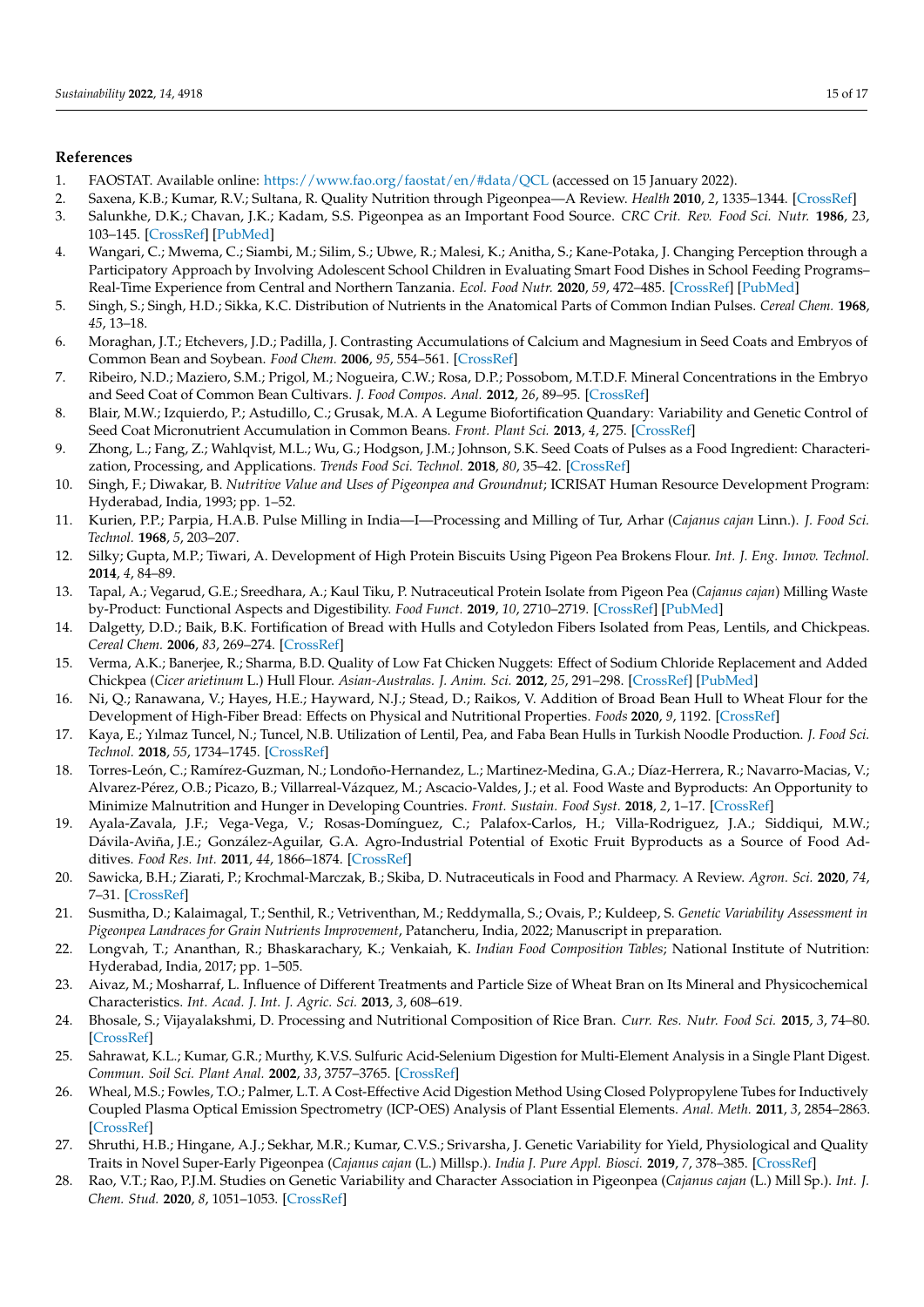- <span id="page-15-0"></span>29. Opoku, A.; Tabil, L.; Sundaram, J.; Crerar, W.J.; Park, S.J. Conditioning and Dehulling of Pigeon Peas and Mung Beans. *Can. Soc. Eng. Agric. Food Biol. Syst.* **2003**, *3*, 1–19.
- <span id="page-15-1"></span>30. Saxena, K.B.; Kumar, R.V.; Rao, P.V. Pigeonpea Nutrition and Its Improvement. *J. Crop Prod.* **2002**, *5*, 227–260. [\[CrossRef\]](http://doi.org/10.1300/J144v05n01_10)
- <span id="page-15-2"></span>31. R Core Team. *A Language and Environment for Statistical Computing*; R Foundation for Statistical Computing: Vienna, Austria, 2021; Available online: <https://www.R-project.org/> (accessed on 9 January 2022).
- <span id="page-15-3"></span>32. Tukey, J.W. *Exploratory Data Analysis*; Mosteller, F., Ed.; Addison-Wesley Publishing Company: Boston, MA, USA, 1977; pp. 1–677.
- <span id="page-15-4"></span>33. de Mendiburu, F. Agricolae: Statistical Procedures for Agricultural Research. R Package Version 1.3–5. 2021. Available online: <https://cran.r-project.org/package=agricolae> (accessed on 9 January 2022).
- <span id="page-15-5"></span>34. Hothorn, T.; Bretz, F.; Westfall, P. Simultaneous Inference in General Parametric Models. *Biom. J.* **2008**, *50*, 346–363. Available online: <https://CRAN.R-project.org/package=multcompView> (accessed on 18 March 2022). [\[CrossRef\]](http://doi.org/10.1002/bimj.200810425)
- <span id="page-15-6"></span>35. Makowski, D.; Ben-Shachar, M.; Patil, I.; Lüdecke, D. Methods and Algorithms for Correlation Analysis in R. *J. Open Source Softw.* **2020**, *5*, 2306. [\[CrossRef\]](http://doi.org/10.21105/joss.02306)
- <span id="page-15-7"></span>36. JME. The UNICEF/WHO/WB Joint Child Malnutrition Estimates (JME) Group Released New Data for 2021. Available online: <https://www.who.int/news-room/fact-sheets/detail/malnutrition> (accessed on 9 January 2022).
- <span id="page-15-8"></span>37. BMZ. *Supplementation, Food Fortification and Dietary Diversification a Three-Pronged Approach to Reducing Hidden Hunger*; Federal Ministry for Economic Cooperation and Development (BMZ), Division for Public Relations, Information and Education BMZ, Directorate for Rural Development and Global Food Security: Bonn, Germany, 2012; Available online: <https://www.bmz.be> (accessed on 15 January 2022).
- <span id="page-15-9"></span>38. Meenakshi, J.V.; Johnson, N.L.; Manyong, V.M.; De Groote, H.; Javelosa, J.; Yanggen, D.R.; Naher, F.; Gonzalez, C.; García, J.; Meng, E. How Cost-Effective Is Biofortification in Combating Micronutrient Malnutrition? An Ex Ante Assessment. *World Dev.* **2010**, *38*, 64–75. [\[CrossRef\]](http://doi.org/10.1016/j.worlddev.2009.03.014)
- <span id="page-15-10"></span>39. Hanumanthappa, D.; Maruthi, S.N.; Shakuntala, J.B. Enrichment of Iron and Zinc Content in Pigeonpea Genotypes through Agronomic Biofortification to Mitigate Malnutrition. *Int. J. Curr. Microbiol. Appl. Sci.* **2018**, *7*, 4334–4342.
- <span id="page-15-11"></span>40. Behera, S.K.; Shukla, A.K.; Tiwari, P.K.; Tripathi, A.; Singh, P.; Trivedi, V.; Patra, A.K.; Das, S. Classification of Pigeonpea (*Cajanus cajan* (l.) Millsp.) Genotypes for Zinc Efficiency. *Plants* **2020**, *9*, 952. [\[CrossRef\]](http://doi.org/10.3390/plants9080952) [\[PubMed\]](http://www.ncbi.nlm.nih.gov/pubmed/32731513)
- <span id="page-15-12"></span>41. Sreerama, Y.N.; Neelam, D.A.; Sashikala, V.B.; Pratape, V.M. Distribution of Nutrients and Antinutrients in Milled Fractions of Chickpea and Horse Gram: Seed Coat Phenolics and Their Distinct Modes of Enzyme Inhibition. *J. Agric. Food Chem.* **2010**, *58*, 4322–4330. [\[CrossRef\]](http://doi.org/10.1021/jf903101k) [\[PubMed\]](http://www.ncbi.nlm.nih.gov/pubmed/20307081)
- <span id="page-15-13"></span>42. Wood, J.A.; Knights, E.J.; Campbell, G.M.; Choct, M. Differences between Easy- and Difficult-to-Mill Chickpea (*Cicer arietinum* L.) Genotypes. Part I: Broad Chemical Composition. *J. Sci. Food Agric.* **2014**, *94*, 1437–1445. [\[CrossRef\]](http://doi.org/10.1002/jsfa.6437)
- <span id="page-15-14"></span>43. Kumar, U.; Mathpal, P.; Malik, S.; Kumar, N.; Kumar, S.; Chugh, V.; Sheikh, I.; Sharma, P.; Singh, T.; Dhaliwal, H.S.; et al. Evaluation of Iron and Zinc in Grain and Grain Fractions of Hexaploid Wheat and Its Related Species for Possible Utilization in Wheat Biofortification. *Plant Genet. Resour. Charact. Util.* **2016**, *14*, 101–111. [\[CrossRef\]](http://doi.org/10.1017/S147926211500012X)
- <span id="page-15-15"></span>44. Ziarati, P.; Azizi, N. Chemical Characteristics and Mineral Contents in Whole Rice Grains, Hulls, Brown Rice, Bran, and Polished Ali Kazemi Rice in Gilan Province—North of Iran. *Int. J. Farming Allied Sci.* **2013**, *2*, 1203–1209.
- <span id="page-15-16"></span>45. Cvitanich, C.; Przybyłowicz, W.J.; Urbanski, D.F.; Jurkiewicz, A.M.; Mesjasz-Przybyłowicz, J.; Blair, M.W.; Astudillo, C.; Jensen, E.T.; Stougaard, J. Iron and Ferritin Accumulate in Separate Cellular Locations in Phaseolus Seeds. *BMC Plant Biol.* **2010**, *10*, 26. [\[CrossRef\]](http://doi.org/10.1186/1471-2229-10-26)
- <span id="page-15-17"></span>46. Reichert, A.O.F.; Ehiwe, R.D. Variability in Dehulling Quality of Cowpea, Pigeonpea, Mung Bean Cultivars Determined with the Tangential Abrasive Dehulling Device. *Cereal Chem.* **1987**, *2*, 86–90.
- <span id="page-15-18"></span>47. Saxena, K.B.; Faris, D.G.; Singh, U.; Kumar, R.V. Relationship between Seed Size and Protein Content in Newly Developed High Protein Lines of Pigeonpea. *Qual. Plant. Plant Foods Hum. Nutr.* **1987**, *36*, 335–340. [\[CrossRef\]](http://doi.org/10.1007/BF01892354)
- <span id="page-15-19"></span>48. Obala, J.; Saxena, R.K.; Singh, V.K.; Vechalapu, S.; Das, R.; Sameer-Kumar, C.V.; Saxena, K.; Tongoona, P.; Sibiya, J.; Rajeev, K. Genetic Variation and Relationships of Total Seed Protein Content with Some Agronomic Traits in Pigeonpea (*Cajanus cajan* (L.) Millsp.). *Aust. J. Crop Sci.* **2018**, *12*, 1859–1865. [\[CrossRef\]](http://doi.org/10.21475/ajcs.18.12.12.p1138)
- <span id="page-15-20"></span>49. IOM (Institute of Medicine). *Dietary Reference Intakes for Calcium and Vitamin D*; The National Academic Press: Washington, DC, USA, 2011.
- <span id="page-15-21"></span>50. Harinarayan, C.V.; Akhila, H.; Shanthisree, E. Modern India and Dietary Calcium Deficiency—Half a Century Nutrition Data—Retrospect–Introspect and the Road Ahead. *Front. Endocrinol.* **2021**, *12*, 583654. [\[CrossRef\]](http://doi.org/10.3389/fendo.2021.583654)
- <span id="page-15-22"></span>51. USDA. Food Data Central. Available online: <https://fdc.nal.usda.gov/fdc-app.html#/food-details/168872/nutrients> (accessed on 15 January 2022).
- <span id="page-15-23"></span>52. ICMR-NIN. Nutrient Requirements for Indians—ICMR-NIN. 2020. Available online: [https://www.metabolichealthdigest.com/](https://www.metabolichealthdigest.com/nutrient-requirements-for-indians-icmr-nin-2020/) [nutrient-requirements-for-indians-icmr-nin-2020/](https://www.metabolichealthdigest.com/nutrient-requirements-for-indians-icmr-nin-2020/) (accessed on 15 January 2022).
- <span id="page-15-24"></span>53. Yan, N.; Chen, X. Sustainability: Don't Waste Seafood Waste. *Nature* **2015**, *524*, 155–157. [\[CrossRef\]](http://doi.org/10.1038/524155a) [\[PubMed\]](http://www.ncbi.nlm.nih.gov/pubmed/26268177)
- <span id="page-15-25"></span>54. Singh, A.; Kelkar, N.; Natarajan, K.; Selvaraj, S. Review on the Extraction of Calcium Supplements from Eggshells to Combat Waste Generation and Chronic Calcium Deficiency. *Environ. Sci. Pollut. Res.* **2021**, *28*, 46985–46998. [\[CrossRef\]](http://doi.org/10.1007/s11356-021-15158-w) [\[PubMed\]](http://www.ncbi.nlm.nih.gov/pubmed/34269980)